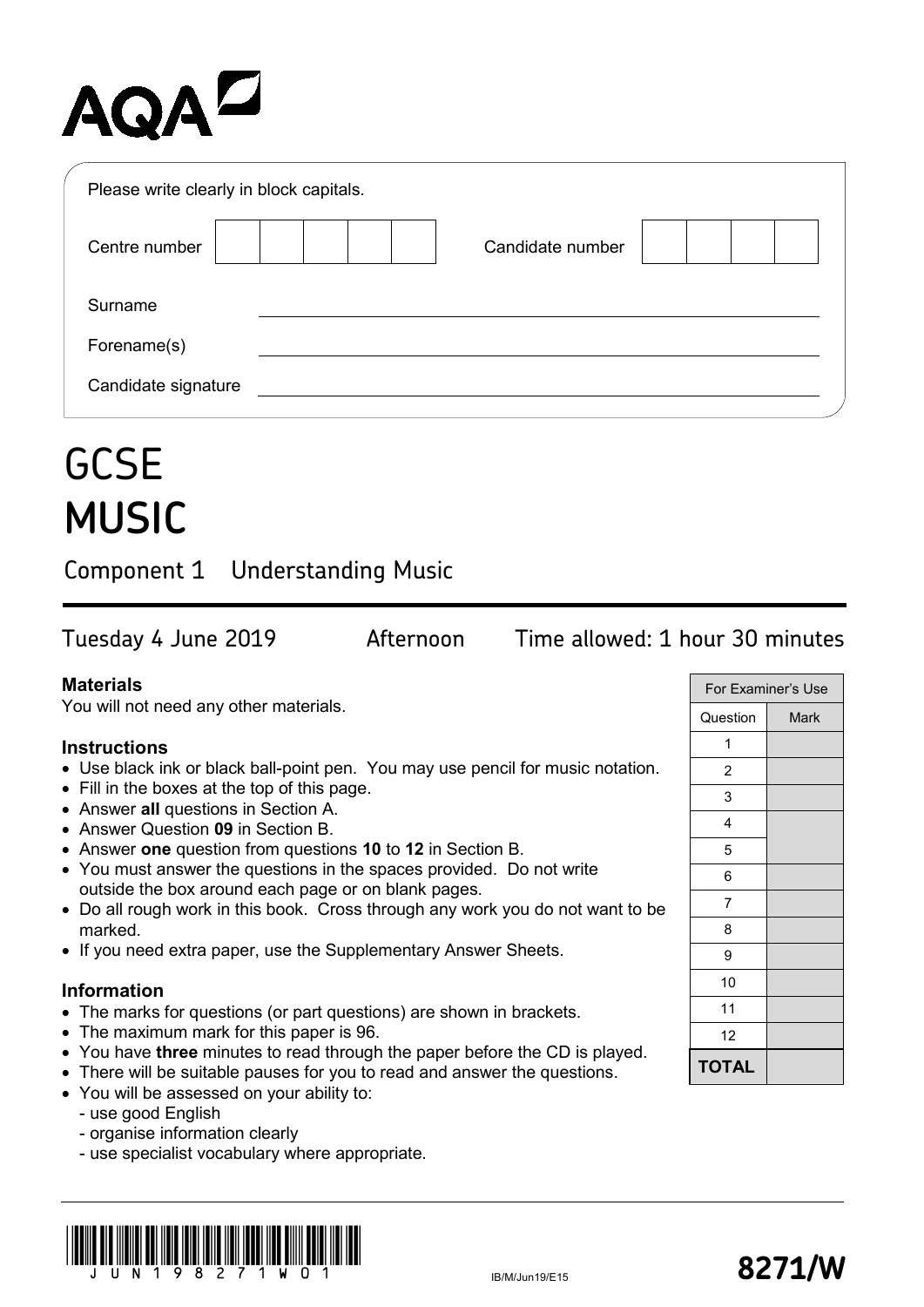|                            | <b>Section A: Listening</b>                                                        | Do not write<br>outside the<br>box |
|----------------------------|------------------------------------------------------------------------------------|------------------------------------|
|                            | Answer all questions in this section.                                              |                                    |
| 1<br>o                     | Area of study 1: Western Classical Tradition 1650 - 1910                           |                                    |
|                            | You will hear two excerpts.                                                        |                                    |
|                            | Each excerpt will be played three times.                                           |                                    |
|                            | <b>Excerpt A</b>                                                                   |                                    |
|                            | You may find it helpful to tick a box each time you hear the excerpt.              |                                    |
|                            |                                                                                    |                                    |
| 1<br>$\mathbf 1$           | Name the family of instruments heard at the beginning of this excerpt.<br>[1 mark] |                                    |
| $\boldsymbol{2}$<br>0<br>1 | Give a suitable dynamic marking for the beginning of this excerpt.<br>[1 mark]     |                                    |
| 3<br>U                     | Which type of choir is singing in this excerpt?<br>[1 mark]<br>Circle your answer. |                                    |
|                            | boys' choir<br>ladies' choir                                                       |                                    |
|                            | male voice choir<br>mixed voice choir                                              |                                    |
| 1<br>4<br>0                | Describe the texture of the vocal parts in this excerpt.<br>[1 mark]               |                                    |
|                            |                                                                                    |                                    |
|                            |                                                                                    |                                    |
|                            |                                                                                    |                                    |

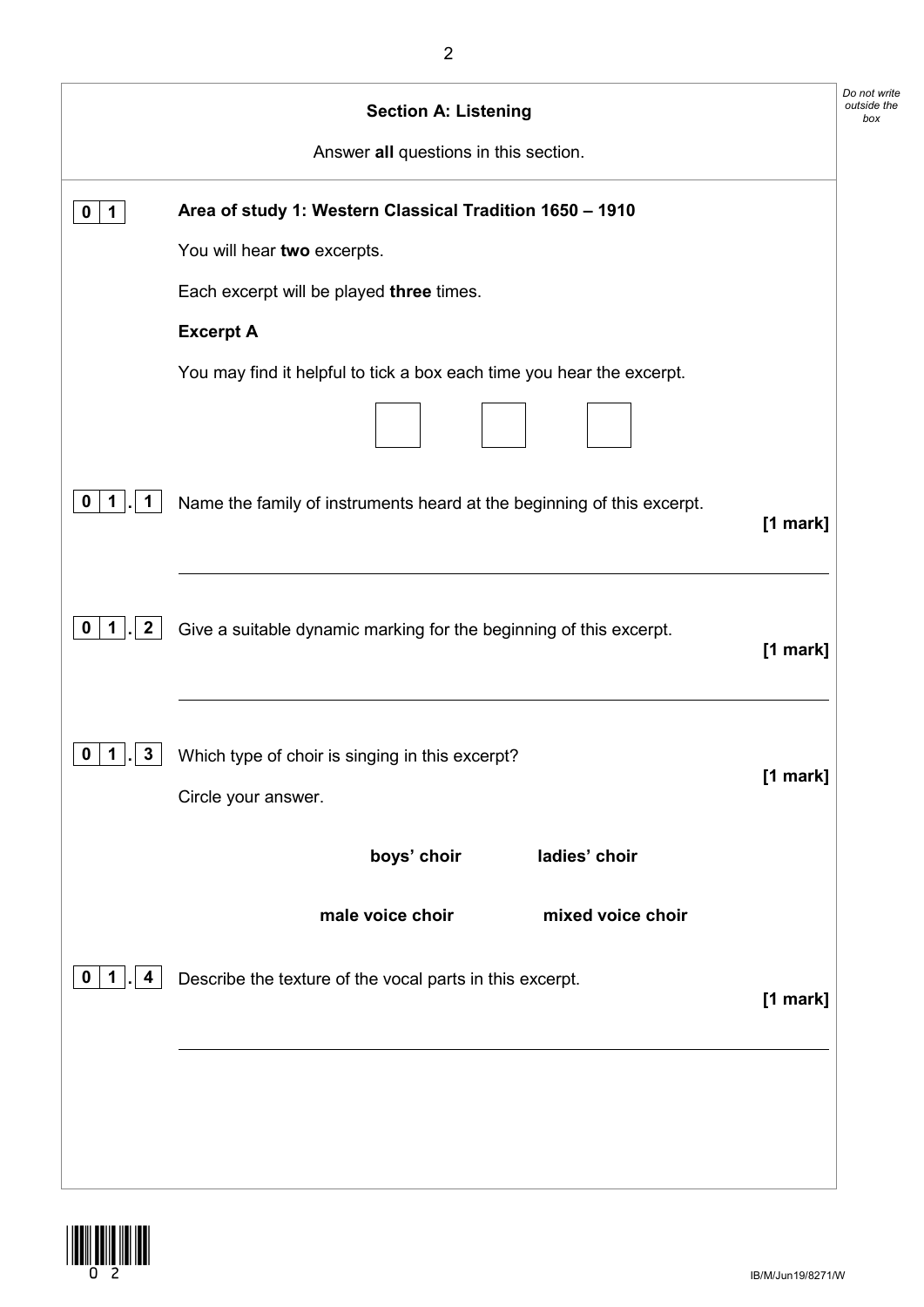|                                             | <b>Excerpt B</b>                                                                                                                                                 | Do not write<br>outside the<br>box |
|---------------------------------------------|------------------------------------------------------------------------------------------------------------------------------------------------------------------|------------------------------------|
|                                             | You may find it helpful to tick a box each time you hear the excerpt.                                                                                            |                                    |
|                                             |                                                                                                                                                                  |                                    |
| $\overline{\mathbf{5}}$<br>$\mathbf 1$<br>0 | Name the harmonic device heard in this excerpt.<br>[1 mark]                                                                                                      |                                    |
| $6\phantom{1}6$<br>$\mathbf 1$<br>$\bf{0}$  | What is the tonality at the beginning of this excerpt?<br>[1 mark]                                                                                               |                                    |
| $\mathbf{7}$<br>1<br>0                      | Identify three features of melody, rhythm and / or use of the instrument used in this<br>excerpt typical of the piano music of Chopin and Schumann.<br>[3 marks] |                                    |
|                                             | <u> 1980 - Johann Barn, marwolaethau a bhann an t-Amhain Aonaich an t-Amhain Aonaich an t-Amhain Aonaich an t-Amh</u><br>1                                       |                                    |
|                                             | <u> 1989 - Johann Stoff, deutscher Stoffen und der Stoffen und der Stoffen und der Stoffen und der Stoffen und der</u><br>$\overline{2}$                         |                                    |
|                                             | 3                                                                                                                                                                |                                    |
|                                             |                                                                                                                                                                  | 9                                  |
|                                             |                                                                                                                                                                  |                                    |
|                                             | Turn over for the next question                                                                                                                                  |                                    |
|                                             |                                                                                                                                                                  |                                    |
|                                             |                                                                                                                                                                  |                                    |
|                                             |                                                                                                                                                                  |                                    |
|                                             |                                                                                                                                                                  |                                    |

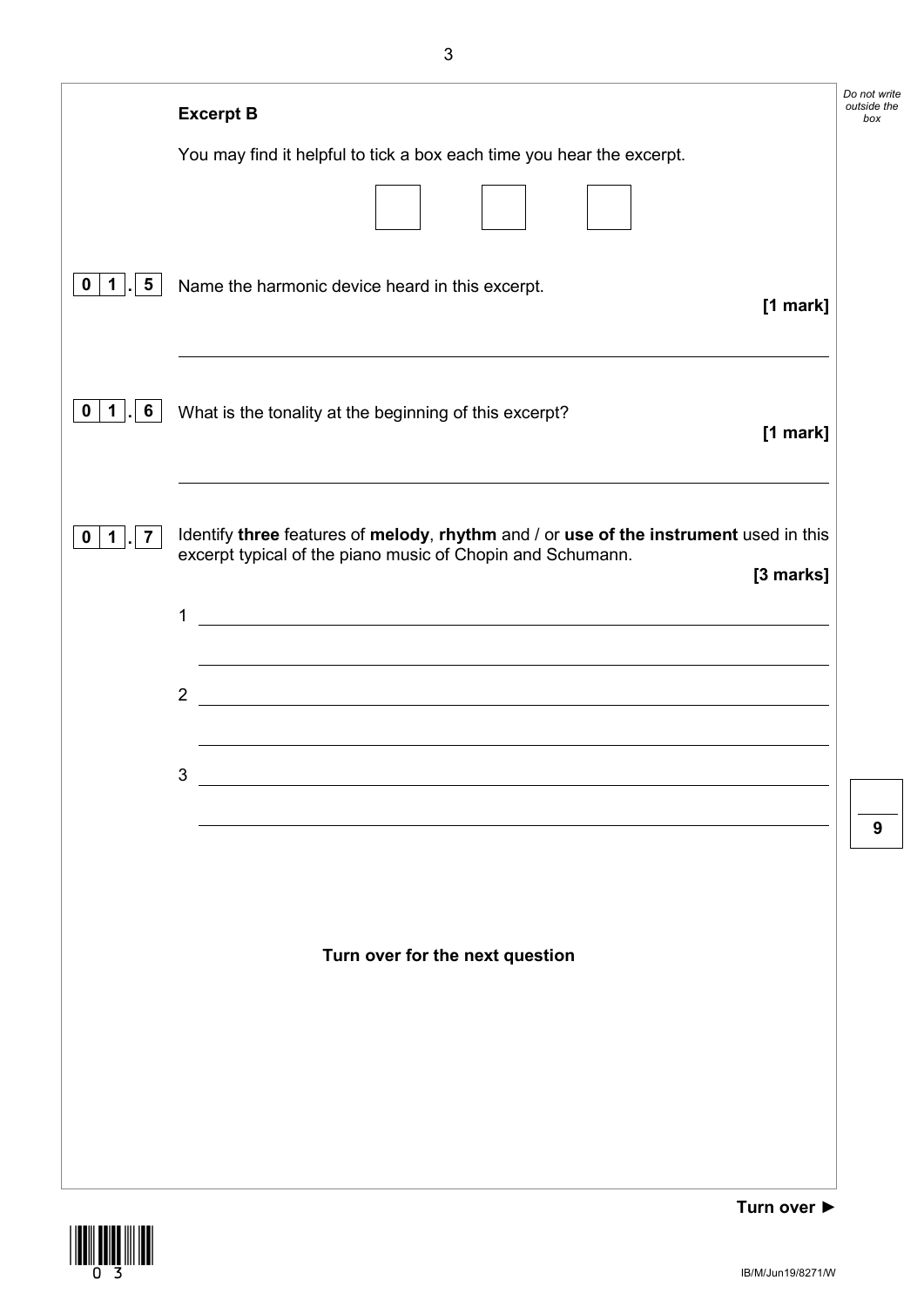| $\mathbf{2}$                                     | Area of study 2: Popular Music                                                                                                                                                  |
|--------------------------------------------------|---------------------------------------------------------------------------------------------------------------------------------------------------------------------------------|
|                                                  | This excerpt will be played four times.                                                                                                                                         |
|                                                  | You may find it helpful to tick a box each time you hear the excerpt.                                                                                                           |
|                                                  |                                                                                                                                                                                 |
| $\mathbf{2}$<br>0<br>1                           | Which one of the following patterns best matches the opening bar of this excerpt?                                                                                               |
|                                                  | Tick your answer.                                                                                                                                                               |
|                                                  | This source cannot be reproduced here due to third party copyright restrictions.<br>[1 mark]                                                                                    |
| $\mathbf{2}$<br>$\vert 2 \vert$<br>$\mathbf 0$   | Name the instrument playing the pattern in 02.1.<br>[1 mark]                                                                                                                    |
| 2 <br>$3\phantom{a}$<br>$\mathbf 0$              | Different chords are played in bars 1, 2 and 4. The first chord is major. Describe the<br>chords played in bars 2 and 4 as 'major', 'minor' or 'dominant seventh'.<br>[2 marks] |
|                                                  |                                                                                                                                                                                 |
|                                                  | $bar 4$ :<br><u> 1980 - Johann Stoff, fransk politik (d. 1980)</u>                                                                                                              |
| $\vert 2 \vert$<br>$\mathbf 0$<br>4              | What happens to the dynamics when the drums enter?<br>[1 mark]                                                                                                                  |
| $5\overline{)}$<br>$\overline{2}$<br>$\mathbf 0$ | The bass guitar enters at the same time as the drums.<br>Describe the rhythm the bass guitar plays.<br>$[1$ mark]                                                               |
|                                                  |                                                                                                                                                                                 |

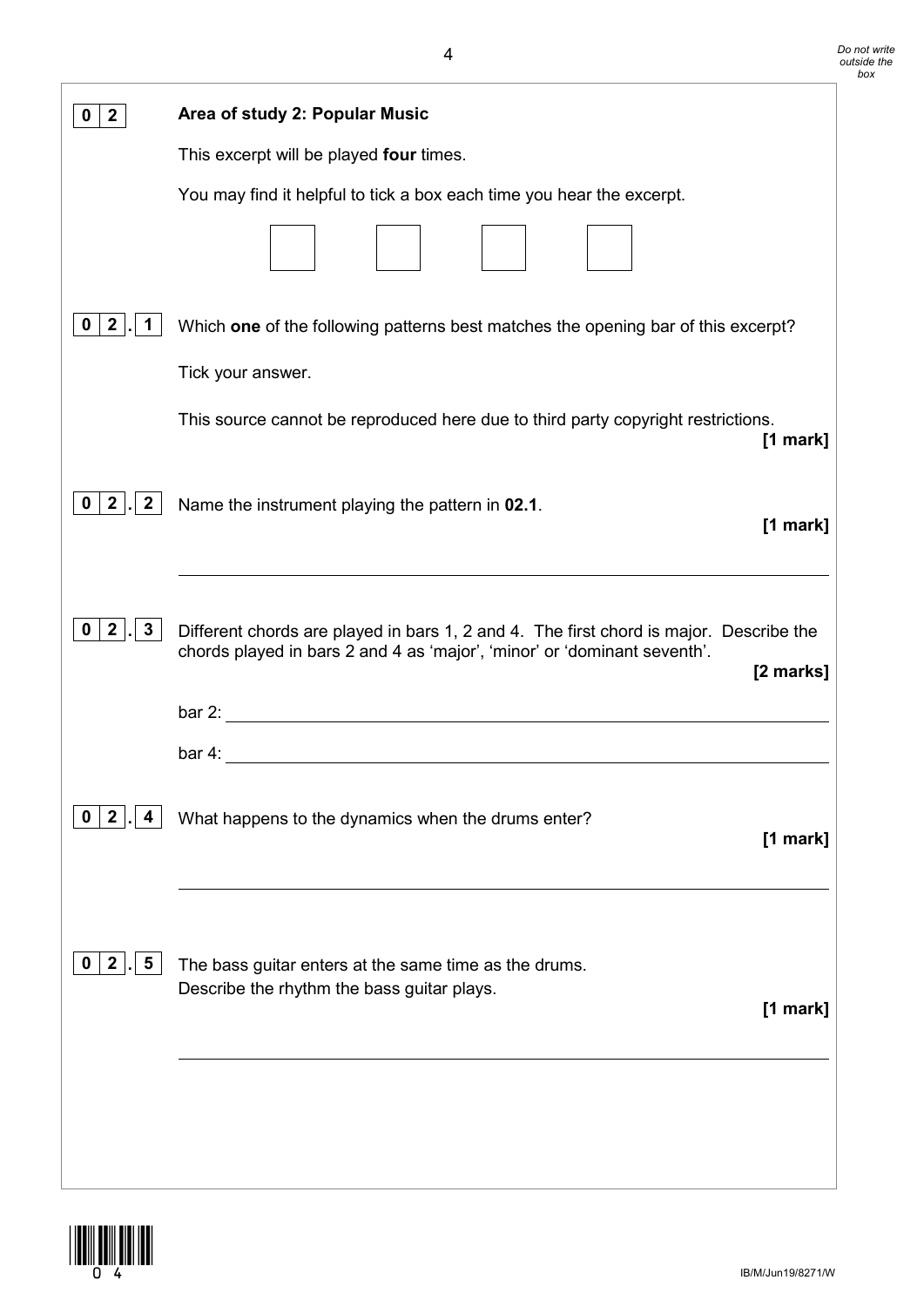

IB/M/Jun19/8271/W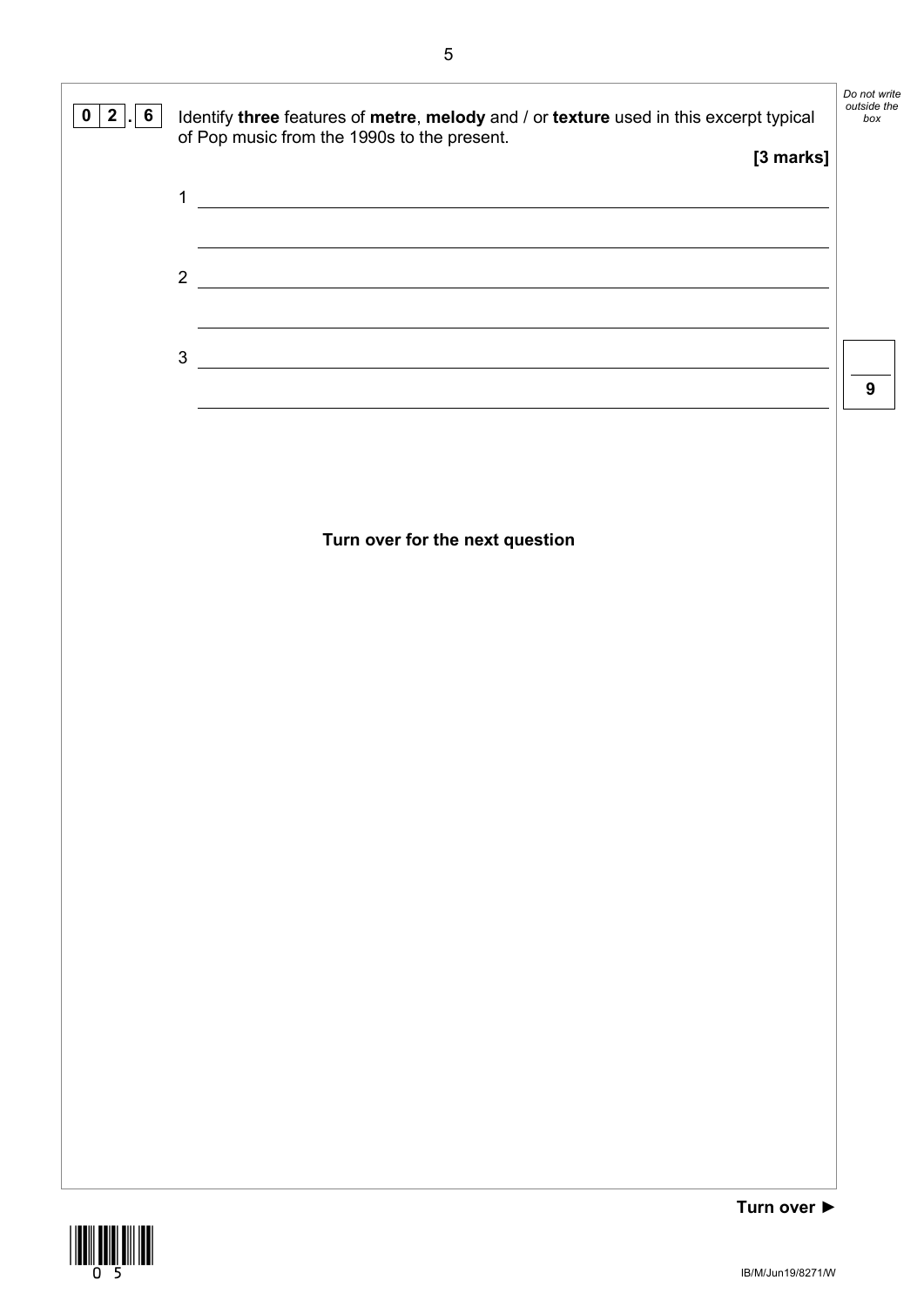| $\mathbf{3}$<br>Ü                   | Area of study 3: Traditional Music                                                          |
|-------------------------------------|---------------------------------------------------------------------------------------------|
|                                     | You will hear two excerpts.                                                                 |
|                                     | Each excerpt will be played three times.                                                    |
|                                     | <b>Excerpt A</b>                                                                            |
|                                     | You may find it helpful to tick a box each time you hear the excerpt.                       |
|                                     | These lyrics are sung during the excerpt:                                                   |
|                                     | This source cannot be reproduced here due to third party copyright restrictions.            |
| $\mathbf{3}$<br>0                   | Name the chord accompanying line 3 as 'major', 'minor' or 'dominant seventh'.<br>$[1$ mark] |
| $\mathbf{3}$<br>$\overline{2}$<br>0 | Name the interval sung to the two syllables of "Graceland".<br>[1 mark]                     |
| $\mathbf{3}$<br>3<br>0              | After line 7, the guitars play a short phrase.                                              |
|                                     | Which of the following melodic devices is used in the phrase?                               |
|                                     | Circle your answer.<br>$[1$ mark]                                                           |
|                                     | inversion<br>ostinato<br>retrograde<br>sequence                                             |
| $3\phantom{a}$<br>4<br>0            | Describe the texture of this excerpt after the voice has entered.<br>$[1$ mark]             |
|                                     |                                                                                             |

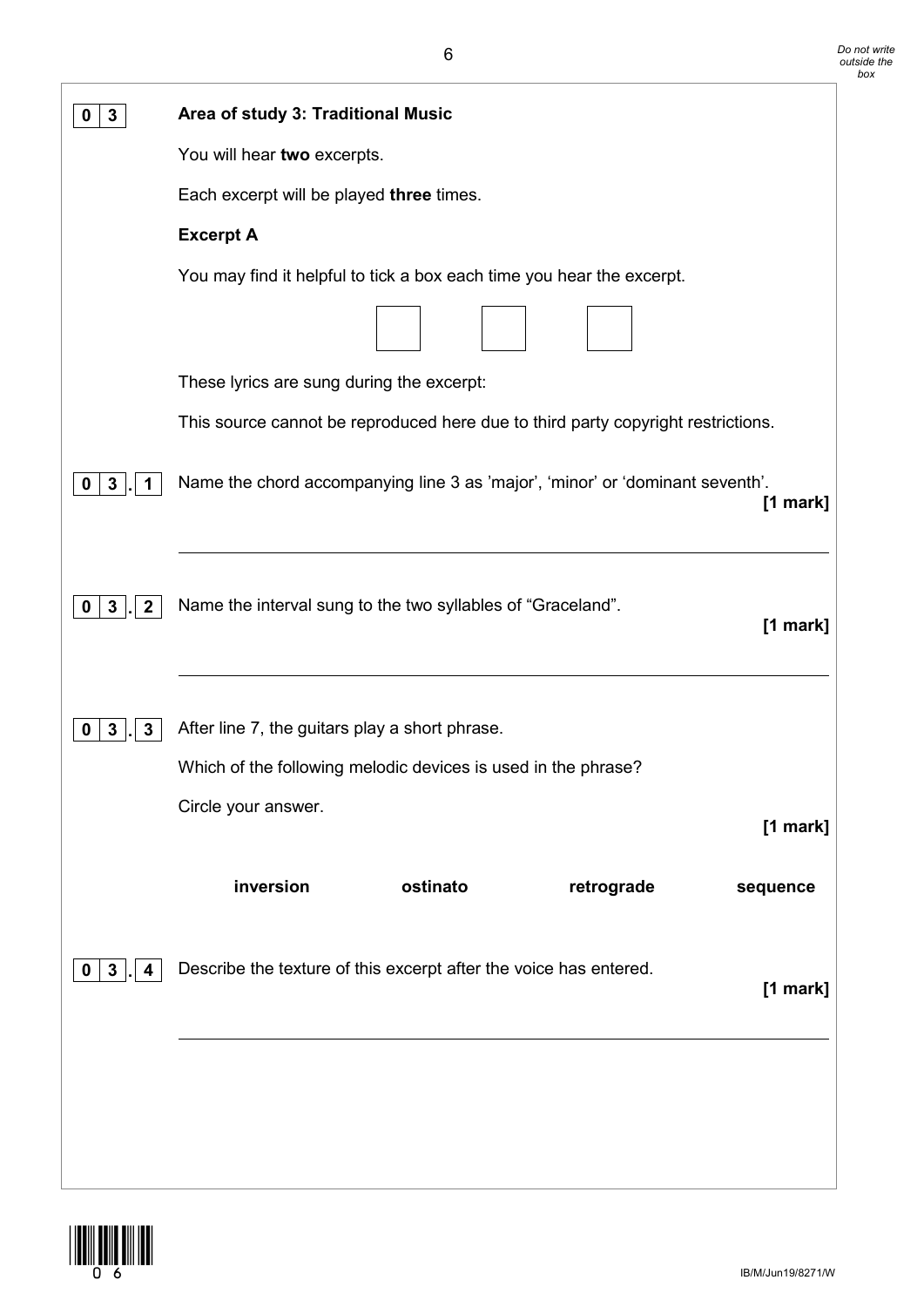|                                                  | <b>Excerpt B</b>                                                                                                                          | Do not write<br>outside the<br>box |
|--------------------------------------------------|-------------------------------------------------------------------------------------------------------------------------------------------|------------------------------------|
|                                                  | You may find it helpful to tick a box each time you hear the excerpt.                                                                     |                                    |
|                                                  |                                                                                                                                           |                                    |
| 3 <sup>1</sup><br>$5\phantom{.0}$<br>$\mathbf 0$ | Name the instruments playing the accompaniment.<br>[1 mark]                                                                               |                                    |
| $\mathbf{3}$<br>6<br>0                           | Identify three features of melody, harmony and / or texture used in this excerpt<br>typical of Blues music from 1920 - 1950.<br>[3 marks] |                                    |
|                                                  | 1<br><u> 1989 - Johann Stoff, deutscher Stoffen und der Stoffen und der Stoffen und der Stoffen und der Stoffen und de</u>                |                                    |
|                                                  | $\overline{2}$<br><u> 1989 - Johann Stoff, deutscher Stoff, der Stoff, der Stoff, der Stoff, der Stoff, der Stoff, der Stoff, der S</u>   |                                    |
|                                                  | $\mathfrak{S}$<br><u> 1980 - Andrea Barbara, poeta esperanto-poeta esperanto-poeta esperanto-poeta esperanto-poeta esperanto-poeta</u>    |                                    |
|                                                  |                                                                                                                                           | 8                                  |
|                                                  |                                                                                                                                           |                                    |
|                                                  | Turn over for the next question                                                                                                           |                                    |
|                                                  |                                                                                                                                           |                                    |
|                                                  |                                                                                                                                           |                                    |
|                                                  |                                                                                                                                           |                                    |
|                                                  |                                                                                                                                           |                                    |
|                                                  |                                                                                                                                           |                                    |
|                                                  |                                                                                                                                           |                                    |

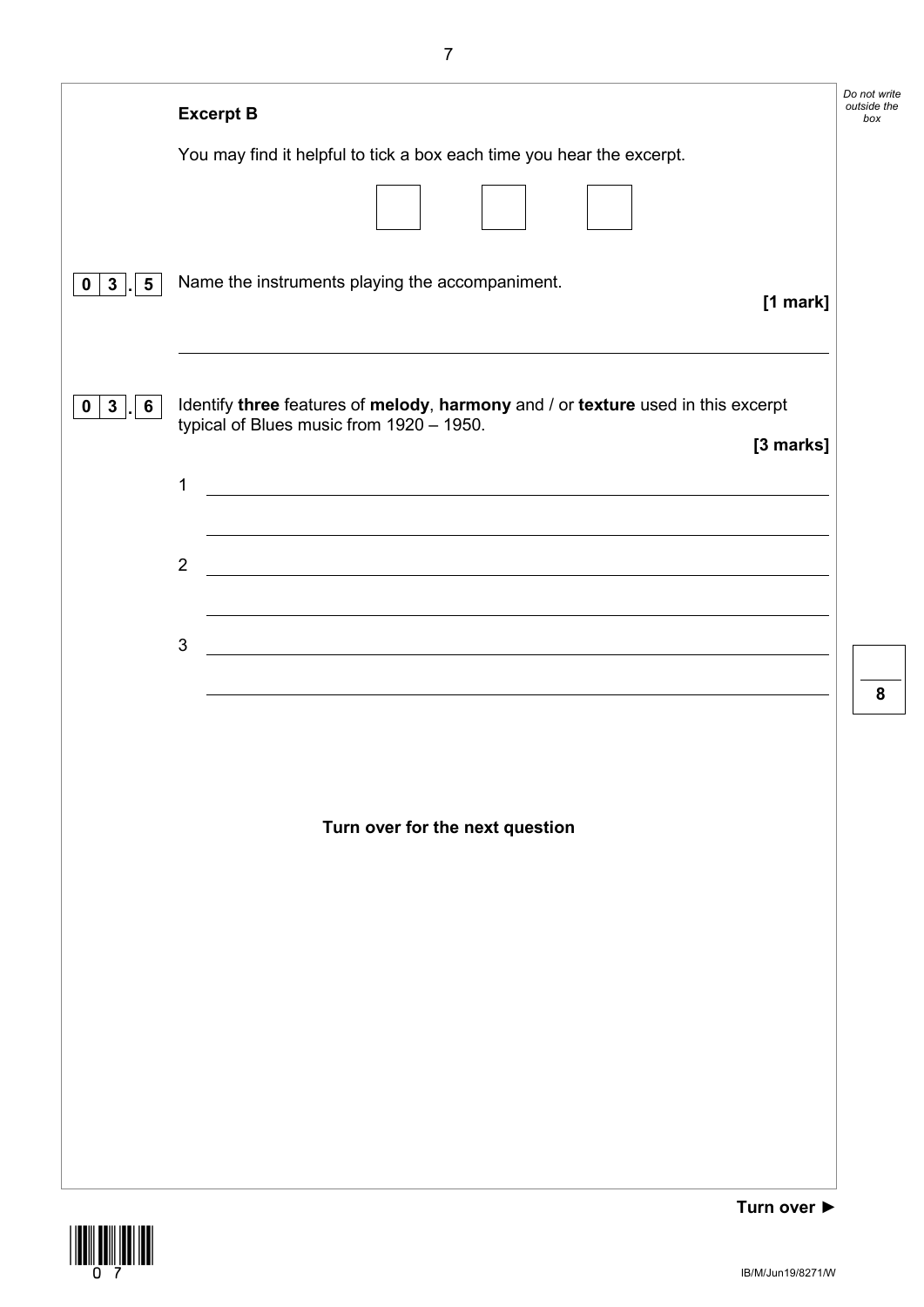| 4<br>0                 | Area of study 4: Western Classical Tradition since 1910                             |          |  |  |  |  |  |
|------------------------|-------------------------------------------------------------------------------------|----------|--|--|--|--|--|
|                        | You will hear two excerpts.                                                         |          |  |  |  |  |  |
|                        | <b>Excerpt A</b>                                                                    |          |  |  |  |  |  |
|                        | This excerpt will be played four times.                                             |          |  |  |  |  |  |
|                        | You may find it helpful to tick a box each time you hear the excerpt.               |          |  |  |  |  |  |
|                        |                                                                                     |          |  |  |  |  |  |
| 0<br>4<br>1            | Which one of the following is a feature of the melody?                              |          |  |  |  |  |  |
|                        | Circle your answer.                                                                 |          |  |  |  |  |  |
|                        | inversion<br>anacrusis<br>retrograde<br>sequence                                    | [1 mark] |  |  |  |  |  |
| $\mathbf{2}$<br>0<br>4 | On which note of the scale does the melody begin?                                   | [1 mark] |  |  |  |  |  |
| 3<br>0<br>4            | Which type of instrumental group is playing in this excerpt?<br>Circle your answer. |          |  |  |  |  |  |
|                        |                                                                                     | [1 mark] |  |  |  |  |  |
|                        | <b>Brass Band</b><br>Orchestra                                                      |          |  |  |  |  |  |
|                        | <b>Wind Band</b><br><b>String Orchestra</b>                                         |          |  |  |  |  |  |
| 0<br>4<br>4            | Describe the texture of this excerpt.                                               | [1 mark] |  |  |  |  |  |
| 5<br>0<br>4            | What is the tonality at the end of this excerpt?                                    | [1 mark] |  |  |  |  |  |
|                        |                                                                                     |          |  |  |  |  |  |

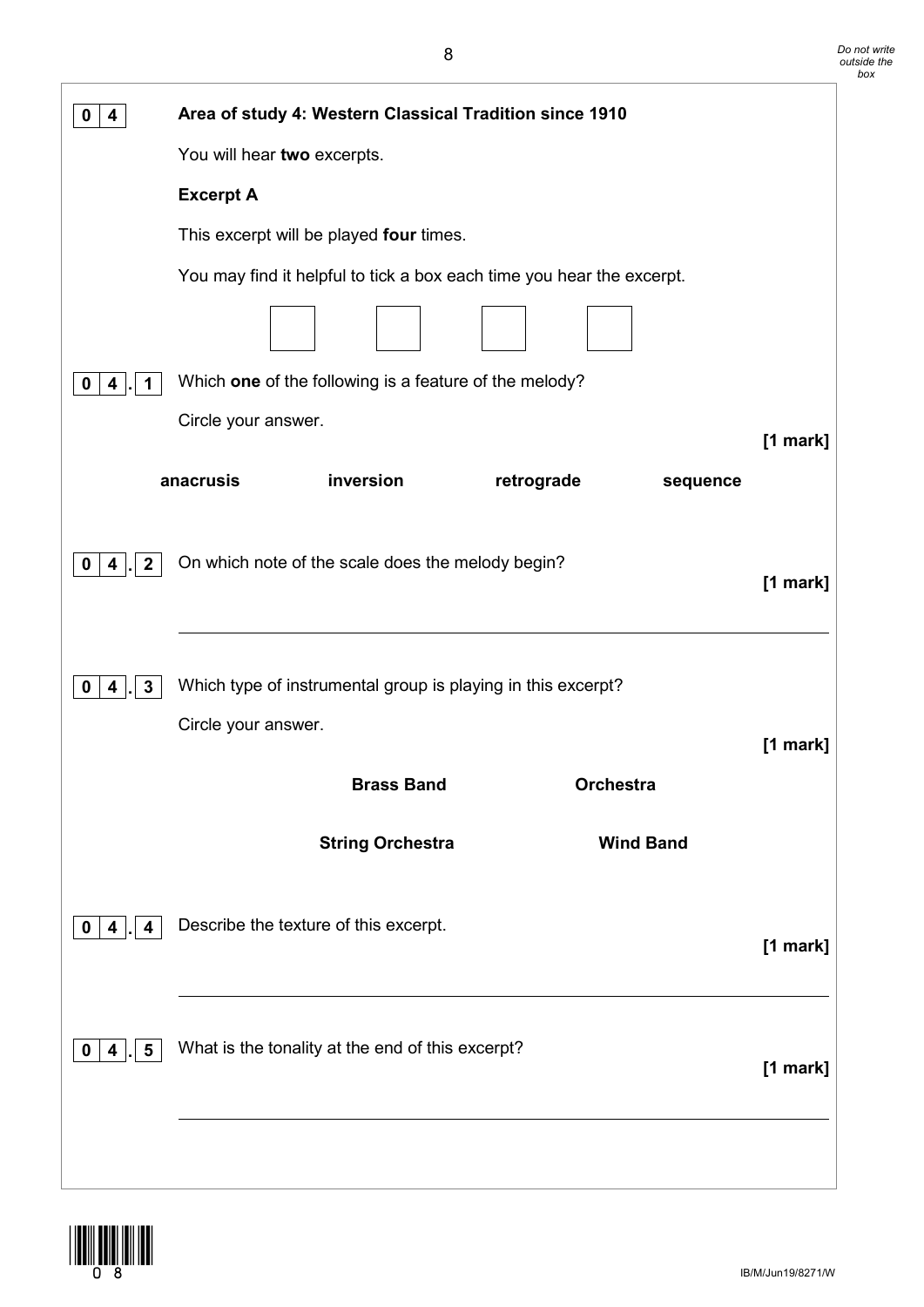| 6<br>4<br>0                       | Do not write<br>outside the<br>Which one of the following best matches the form of this excerpt? |                                          |                                                                                                                                       |            |             |   |  |
|-----------------------------------|--------------------------------------------------------------------------------------------------|------------------------------------------|---------------------------------------------------------------------------------------------------------------------------------------|------------|-------------|---|--|
|                                   |                                                                                                  | Circle your answer.                      |                                                                                                                                       |            | $[1$ mark]  |   |  |
|                                   |                                                                                                  | $A^1A^2A^3A^4$                           | $A^{1}B^{1}A^{2}B^{2}$                                                                                                                | $A^1BA^2C$ | <b>ABCD</b> |   |  |
|                                   |                                                                                                  | <b>Excerpt B</b>                         |                                                                                                                                       |            |             |   |  |
|                                   |                                                                                                  | This excerpt will be played three times. |                                                                                                                                       |            |             |   |  |
|                                   |                                                                                                  |                                          | You may find it helpful to tick a box each time you hear the excerpt.                                                                 |            |             |   |  |
|                                   |                                                                                                  |                                          |                                                                                                                                       |            |             |   |  |
| $\overline{\mathbf{7}}$<br>4<br>0 |                                                                                                  |                                          | Identify three features of harmony, tonality and / or use of instrumentation used in<br>this excerpt typical of the music of Copland. |            |             |   |  |
|                                   | 1                                                                                                |                                          | <u> 1980 - Johann Stein, marwolaethau (b. 1980)</u>                                                                                   |            | [3 marks]   |   |  |
|                                   |                                                                                                  |                                          |                                                                                                                                       |            |             |   |  |
|                                   | $\overline{2}$                                                                                   |                                          | <u> 1989 - Johann Stoff, deutscher Stoffen und der Stoffen und der Stoffen und der Stoffen und der Stoffen und der</u>                |            |             |   |  |
|                                   |                                                                                                  |                                          |                                                                                                                                       |            |             |   |  |
|                                   | $\mathbf{3}$                                                                                     |                                          | <u> 1989 - Jan Samuel Barbara, margaret e populari e populari e populari e populari e populari e populari e popu</u>                  |            |             | A |  |
|                                   |                                                                                                  |                                          |                                                                                                                                       |            |             |   |  |
|                                   |                                                                                                  |                                          |                                                                                                                                       |            |             |   |  |
|                                   |                                                                                                  |                                          | Turn over for the next question                                                                                                       |            |             |   |  |
|                                   |                                                                                                  |                                          |                                                                                                                                       |            |             |   |  |
|                                   |                                                                                                  |                                          |                                                                                                                                       |            |             |   |  |
|                                   |                                                                                                  |                                          |                                                                                                                                       |            |             |   |  |
|                                   |                                                                                                  |                                          |                                                                                                                                       |            |             |   |  |
|                                   |                                                                                                  |                                          |                                                                                                                                       |            |             |   |  |
|                                   |                                                                                                  |                                          |                                                                                                                                       |            |             |   |  |

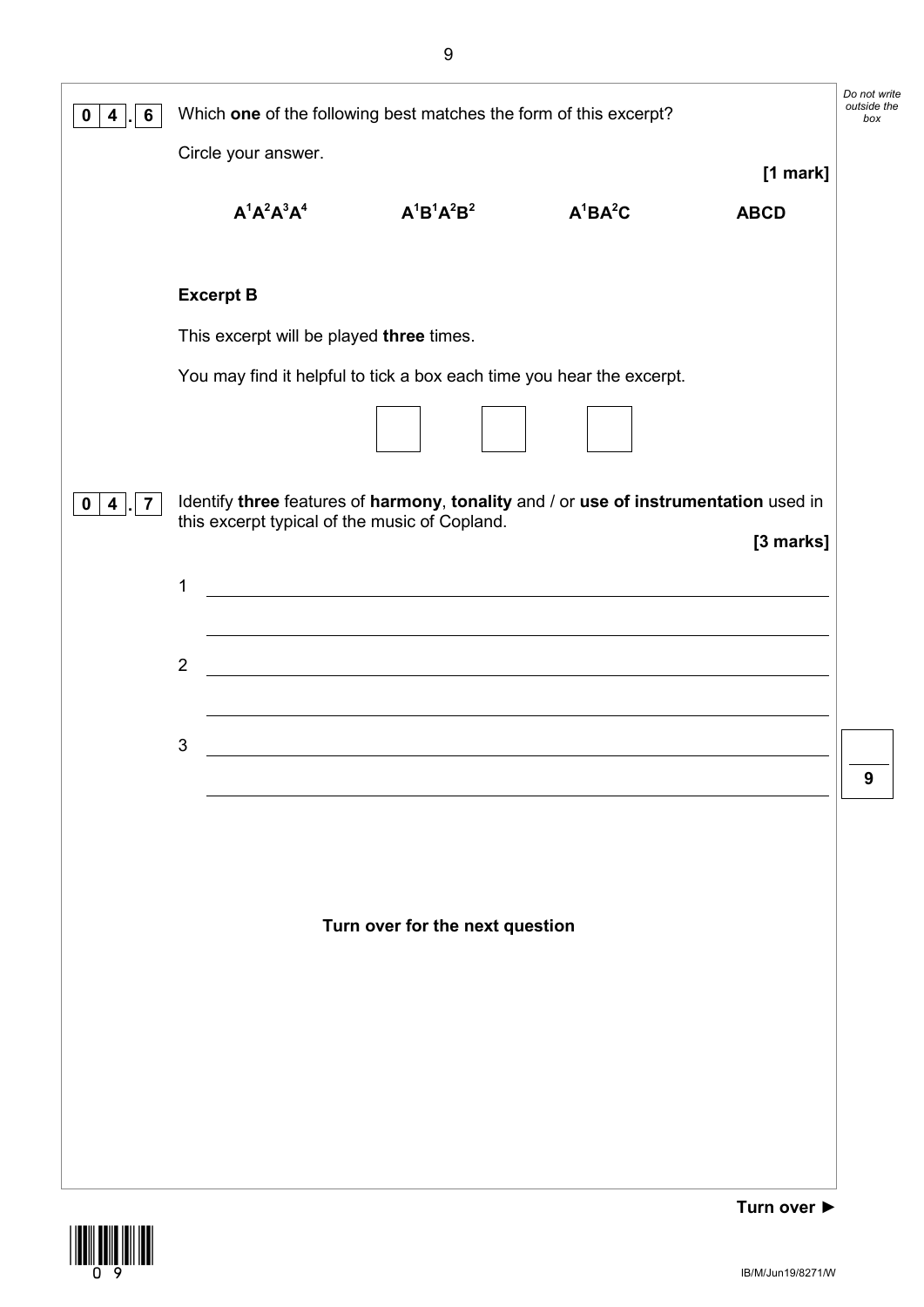| Area of study 1: Western Classical Tradition 1650 - 1910<br>$\overline{\mathbf{5}}$<br>0<br>This excerpt will be played four times.<br>You may find it helpful to tick a box each time you hear the excerpt.<br>Name the family of instruments heard at the beginning of this excerpt.<br>$5\phantom{1}$<br>$\mathbf 0$<br>$[1$ mark]<br>$5\phantom{.0}$<br>$\mathbf{2}$<br>On the score, fill in the missing notes in <b>bars <math>6 - 7</math></b> using the given rhythm.<br>0<br>[5 marks]<br>Andantino<br>$\mathfrak{Z}$<br>2<br>$\sqrt{ }$<br>6<br>8<br>music continues<br>Identify two features of harmony and / or tonality used in this excerpt typical of<br>$5\overline{)}$<br>3<br>$\mathbf 0$<br>music of the Classical period.<br>[2 marks]<br>1<br><u> 1989 - Johann Stoff, deutscher Stoffen und der Stoffen und der Stoffen und der Stoffen und der Stoffen und de</u><br>$\overline{2}$<br><u> 1980 - Johann Stoff, fransk politik (d. 1980)</u> |  |
|---------------------------------------------------------------------------------------------------------------------------------------------------------------------------------------------------------------------------------------------------------------------------------------------------------------------------------------------------------------------------------------------------------------------------------------------------------------------------------------------------------------------------------------------------------------------------------------------------------------------------------------------------------------------------------------------------------------------------------------------------------------------------------------------------------------------------------------------------------------------------------------------------------------------------------------------------------------------|--|
|                                                                                                                                                                                                                                                                                                                                                                                                                                                                                                                                                                                                                                                                                                                                                                                                                                                                                                                                                                     |  |
|                                                                                                                                                                                                                                                                                                                                                                                                                                                                                                                                                                                                                                                                                                                                                                                                                                                                                                                                                                     |  |
|                                                                                                                                                                                                                                                                                                                                                                                                                                                                                                                                                                                                                                                                                                                                                                                                                                                                                                                                                                     |  |
|                                                                                                                                                                                                                                                                                                                                                                                                                                                                                                                                                                                                                                                                                                                                                                                                                                                                                                                                                                     |  |
|                                                                                                                                                                                                                                                                                                                                                                                                                                                                                                                                                                                                                                                                                                                                                                                                                                                                                                                                                                     |  |
|                                                                                                                                                                                                                                                                                                                                                                                                                                                                                                                                                                                                                                                                                                                                                                                                                                                                                                                                                                     |  |
|                                                                                                                                                                                                                                                                                                                                                                                                                                                                                                                                                                                                                                                                                                                                                                                                                                                                                                                                                                     |  |
|                                                                                                                                                                                                                                                                                                                                                                                                                                                                                                                                                                                                                                                                                                                                                                                                                                                                                                                                                                     |  |
|                                                                                                                                                                                                                                                                                                                                                                                                                                                                                                                                                                                                                                                                                                                                                                                                                                                                                                                                                                     |  |
|                                                                                                                                                                                                                                                                                                                                                                                                                                                                                                                                                                                                                                                                                                                                                                                                                                                                                                                                                                     |  |
|                                                                                                                                                                                                                                                                                                                                                                                                                                                                                                                                                                                                                                                                                                                                                                                                                                                                                                                                                                     |  |
|                                                                                                                                                                                                                                                                                                                                                                                                                                                                                                                                                                                                                                                                                                                                                                                                                                                                                                                                                                     |  |
|                                                                                                                                                                                                                                                                                                                                                                                                                                                                                                                                                                                                                                                                                                                                                                                                                                                                                                                                                                     |  |
|                                                                                                                                                                                                                                                                                                                                                                                                                                                                                                                                                                                                                                                                                                                                                                                                                                                                                                                                                                     |  |



*Do not write*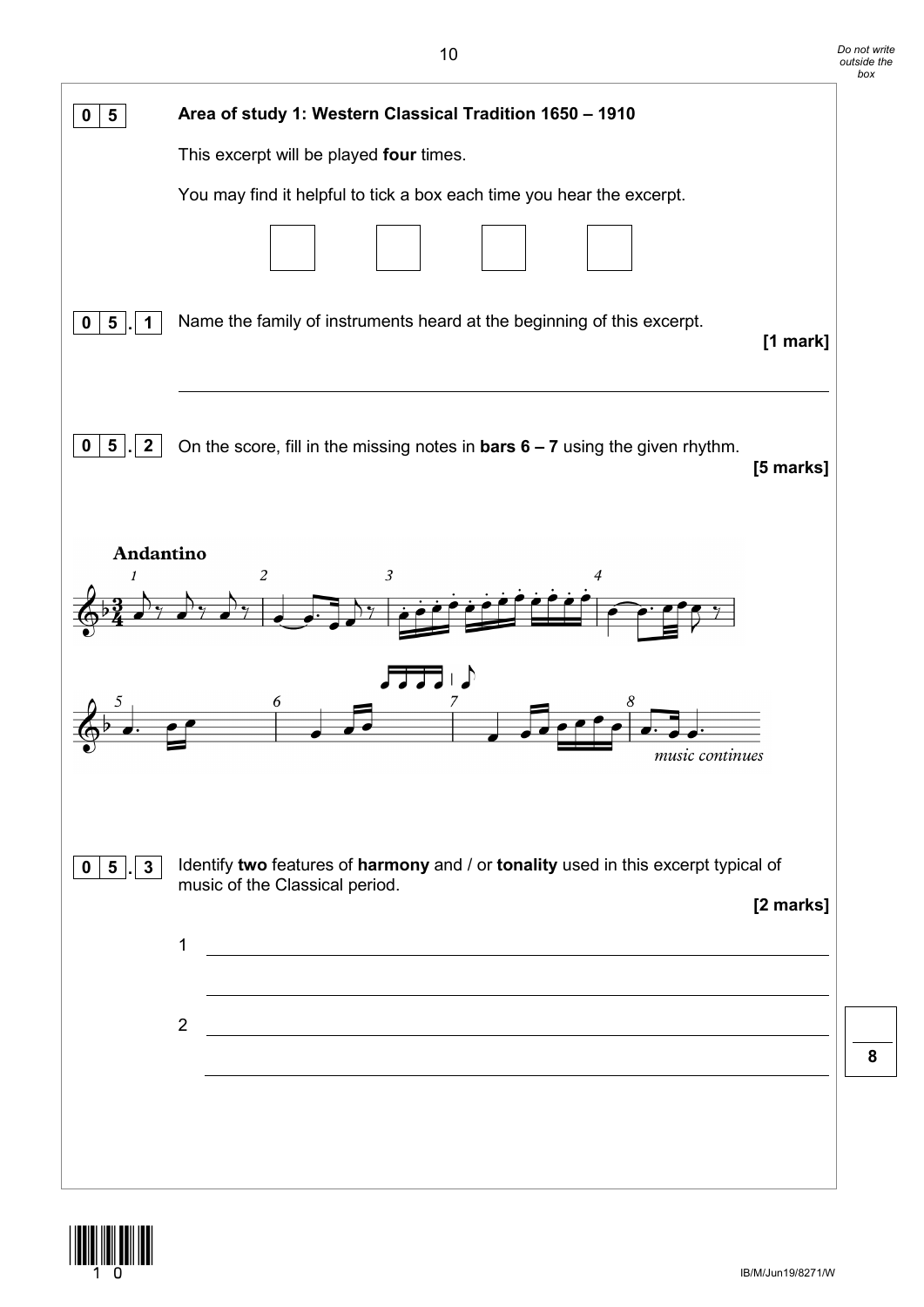| 6                                     | Area of study 2: Popular Music                                                                                                                                                                                                            | Do not write<br>outside the<br>box |
|---------------------------------------|-------------------------------------------------------------------------------------------------------------------------------------------------------------------------------------------------------------------------------------------|------------------------------------|
|                                       | You will hear two excerpts.                                                                                                                                                                                                               |                                    |
|                                       | Each excerpt will be played three times.                                                                                                                                                                                                  |                                    |
|                                       | <b>Excerpt A</b>                                                                                                                                                                                                                          |                                    |
|                                       | You may find it helpful to tick a box each time you hear the excerpt.                                                                                                                                                                     |                                    |
|                                       |                                                                                                                                                                                                                                           |                                    |
| $6\phantom{1}6$<br>0<br>1             | The opening lyrics are "Thank you for the days".                                                                                                                                                                                          |                                    |
|                                       | Describe two features of the melodic movement of the music sung to these lyrics.<br>[2 marks]                                                                                                                                             |                                    |
|                                       | <u> 1989 - Johann Stoff, deutscher Stoffen und der Stoffen und der Stoffen und der Stoffen und der Stoffen und der</u><br>1                                                                                                               |                                    |
|                                       | <u> 1989 - Johann Stoff, deutscher Stoffen und der Stoffen und der Stoffen und der Stoffen und der Stoffen und der</u>                                                                                                                    |                                    |
|                                       | <u> 1989 - Johann Stoff, deutscher Stoffen und der Stoffen und der Stoffen und der Stoffen und der Stoffen und de</u><br>$\overline{2}$                                                                                                   |                                    |
|                                       |                                                                                                                                                                                                                                           |                                    |
| $6\phantom{1}$<br>$\overline{2}$<br>0 | Identify two features of rhythm and / or texture used in this excerpt typical of Rock                                                                                                                                                     |                                    |
|                                       | music of the 1960s and 1970s.<br>[2 marks]                                                                                                                                                                                                |                                    |
|                                       | 1<br><u>and the company of the company of the company of the company of the company of the company of the company of the company of the company of the company of the company of the company of the company of the company of the com</u> |                                    |
|                                       |                                                                                                                                                                                                                                           |                                    |
|                                       | $\overline{2}$                                                                                                                                                                                                                            |                                    |
|                                       |                                                                                                                                                                                                                                           |                                    |
|                                       |                                                                                                                                                                                                                                           |                                    |
|                                       | Question 6 continues on the next page                                                                                                                                                                                                     |                                    |
|                                       |                                                                                                                                                                                                                                           |                                    |
|                                       |                                                                                                                                                                                                                                           |                                    |
|                                       |                                                                                                                                                                                                                                           |                                    |
|                                       |                                                                                                                                                                                                                                           |                                    |
|                                       |                                                                                                                                                                                                                                           |                                    |

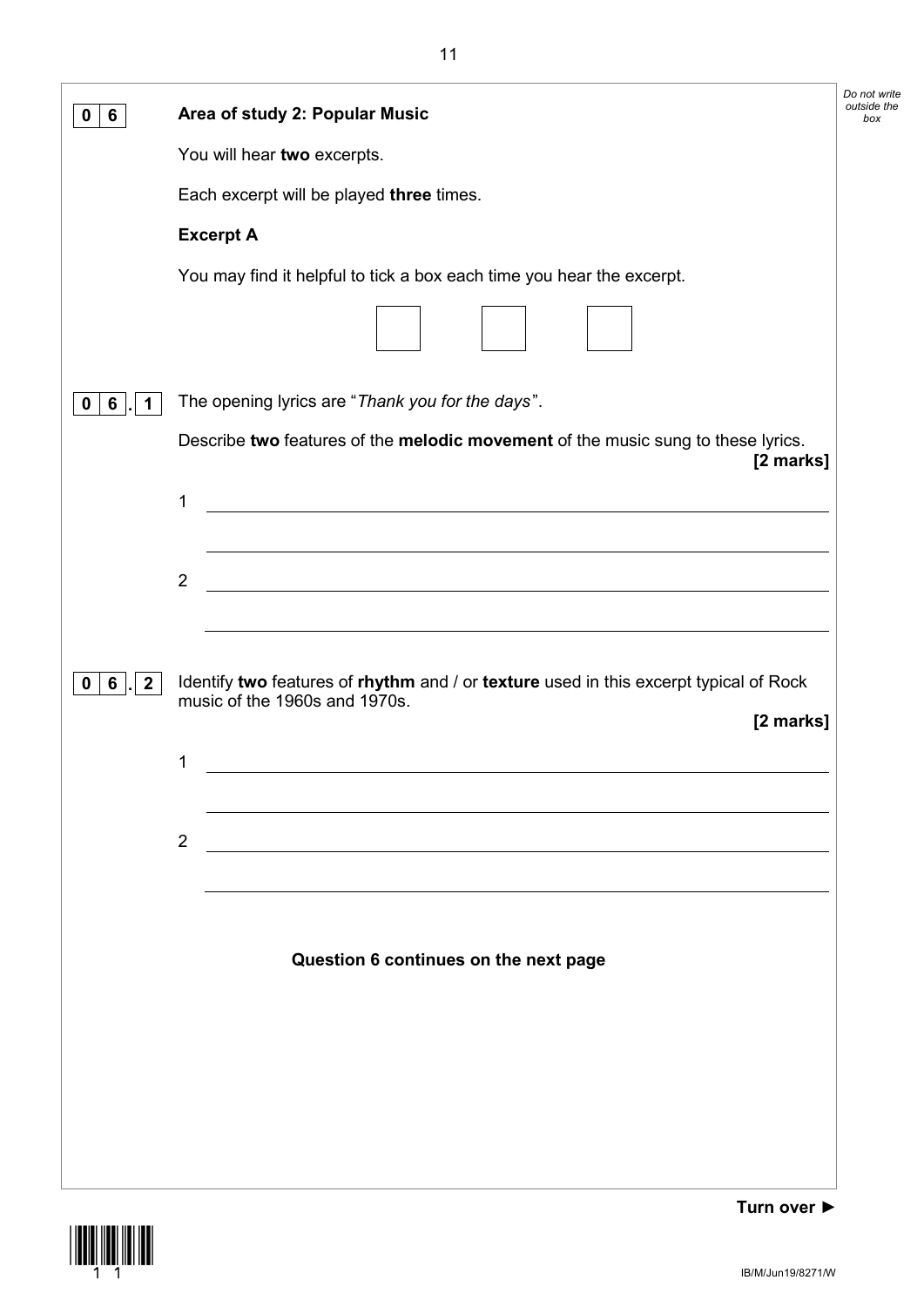|                                     | <b>Excerpt B</b>                                                                               |
|-------------------------------------|------------------------------------------------------------------------------------------------|
|                                     | You may find it helpful to tick a box each time you hear the excerpt.                          |
|                                     |                                                                                                |
| $\mathbf{3}$<br>6 <sup>1</sup><br>0 | The first vocal phrase of this excerpt is sung to the lyrics "Suddenly Seymour".               |
|                                     | Which one of the following patterns best matches its shape?                                    |
|                                     | Tick your answer.                                                                              |
|                                     | This source cannot be reproduced here due to third party copyright restrictions.<br>$[1$ mark] |
| 0<br>6<br>4                         | Which two of the following can be heard in this excerpt?                                       |
|                                     | Circle your answers.                                                                           |
|                                     | [2 marks]<br>hemiola<br>inversion<br>modulation                                                |
|                                     |                                                                                                |
|                                     | pedal<br>sequence                                                                              |
|                                     |                                                                                                |
| 5<br>6<br>0                         | Name one rhythmic feature heard in this excerpt.                                               |
|                                     | $[1$ mark]                                                                                     |
|                                     |                                                                                                |
|                                     |                                                                                                |
|                                     |                                                                                                |
|                                     |                                                                                                |
|                                     |                                                                                                |
|                                     |                                                                                                |
|                                     |                                                                                                |
|                                     |                                                                                                |
|                                     |                                                                                                |
|                                     |                                                                                                |

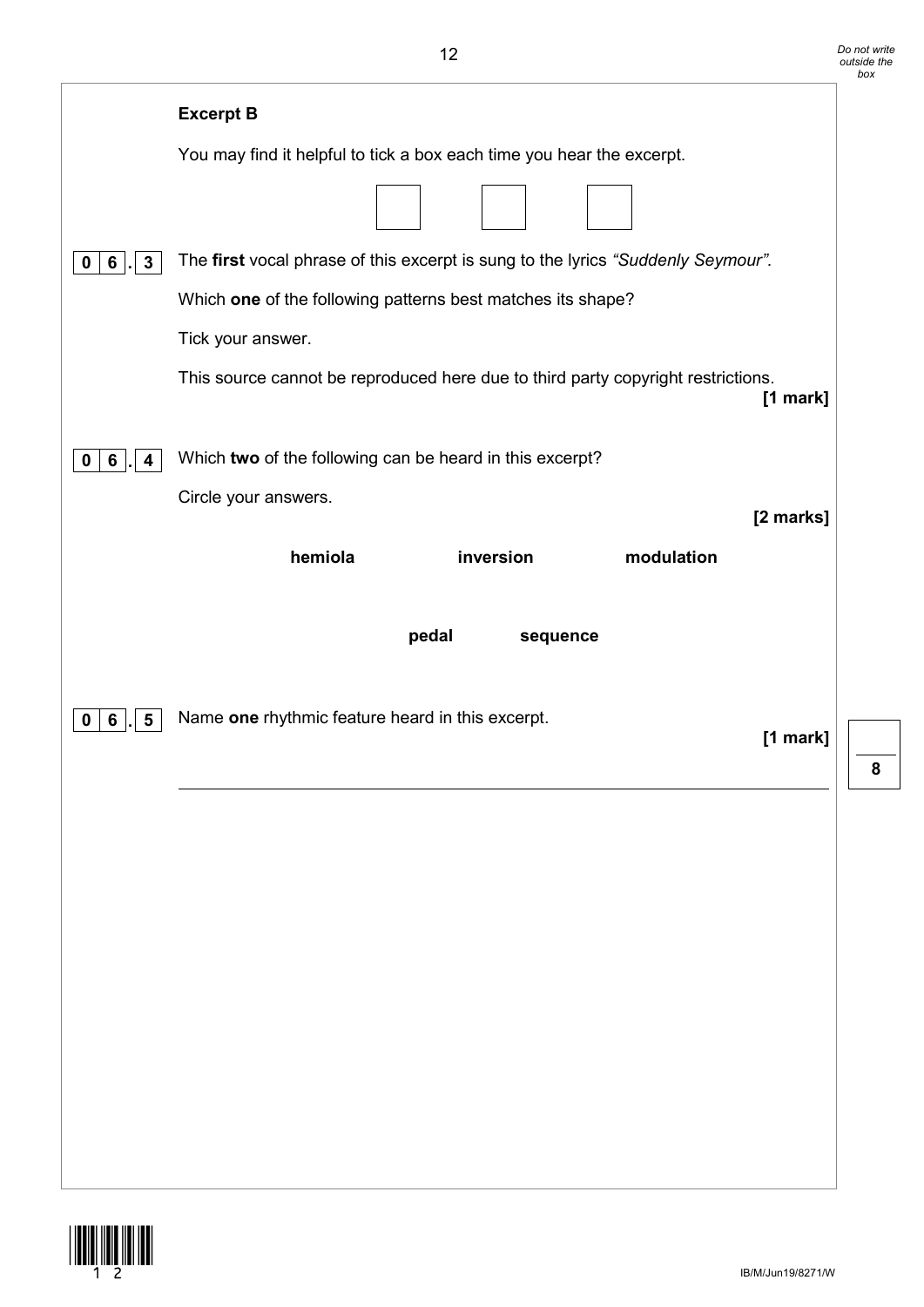|                                                  | Area of study 3: Traditional Music                                                                                                                                                                                                                                            | Do not write<br>outside the<br>box |
|--------------------------------------------------|-------------------------------------------------------------------------------------------------------------------------------------------------------------------------------------------------------------------------------------------------------------------------------|------------------------------------|
|                                                  | You will hear two excerpts.                                                                                                                                                                                                                                                   |                                    |
|                                                  | <b>Excerpt A</b>                                                                                                                                                                                                                                                              |                                    |
|                                                  | This excerpt will be played four times.                                                                                                                                                                                                                                       |                                    |
|                                                  | You may find it helpful to tick a box each time you hear the excerpt.                                                                                                                                                                                                         |                                    |
|                                                  |                                                                                                                                                                                                                                                                               |                                    |
| 7<br>1<br>0                                      | Name the instrument playing the melody in the introduction to this excerpt.<br>[1 mark]                                                                                                                                                                                       |                                    |
| $\boldsymbol{2}$<br>7                            | Which one of the following best fits the group of singers heard in this excerpt?<br>Circle your answer.                                                                                                                                                                       |                                    |
|                                                  | [1 mark]                                                                                                                                                                                                                                                                      |                                    |
|                                                  | <b>SSA</b><br><b>SAT</b><br><b>STB</b><br><b>TTB</b>                                                                                                                                                                                                                          |                                    |
| $\mathbf{3}$<br>7                                | What is the time signature of this excerpt?<br>$[1$ mark]                                                                                                                                                                                                                     |                                    |
| $\overline{7}$<br>4<br>0                         | What is the tonality of this excerpt?<br>$[1$ mark]                                                                                                                                                                                                                           |                                    |
| $\overline{7}$<br>$5\overline{)}$<br>$\mathbf 0$ | Identify two features of melody and / or harmony used in this excerpt typical of<br>contemporary folk music of the British Isles.<br>[2 marks]<br>1<br><u> 1989 - Johann Stoff, deutscher Stoffen und der Stoffen und der Stoffen und der Stoffen und der Stoffen und der</u> |                                    |
|                                                  | $\overline{2}$<br><u> 1980 - Johann Barn, mars ann an t-Amhain Aonaich an t-Aonaich an t-Aonaich ann an t-Aonaich ann an t-Aonaich</u><br><u> 1989 - Johann Stoff, amerikansk politiker (d. 1989)</u>                                                                         |                                    |



**Turn over ►**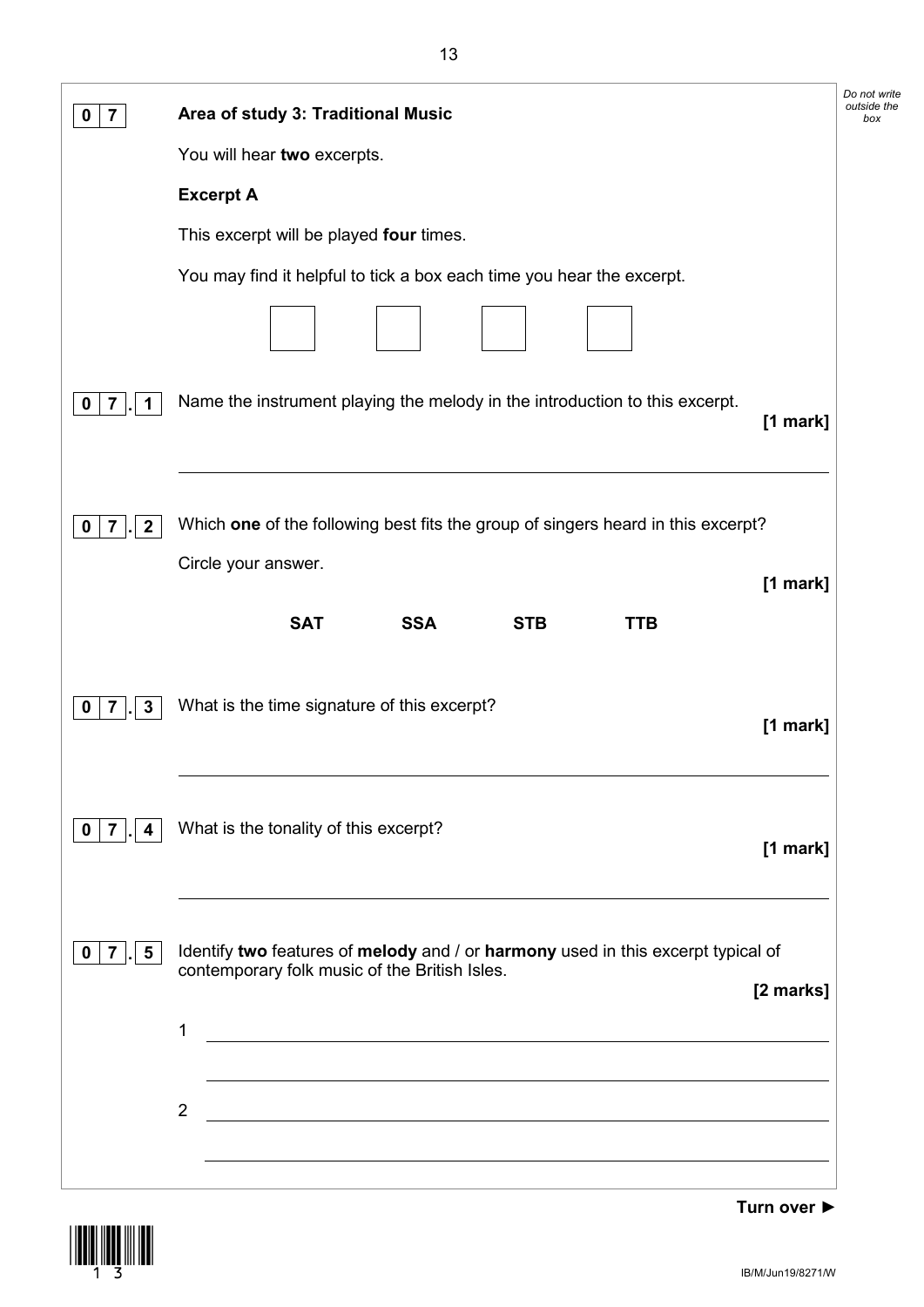|                                                          |                                                                              |          | box |
|----------------------------------------------------------|------------------------------------------------------------------------------|----------|-----|
|                                                          | <b>Excerpt B</b>                                                             |          |     |
|                                                          | This excerpt will be played three times.                                     |          |     |
|                                                          | You may find it helpful to tick a box each time you hear the excerpt.        |          |     |
|                                                          |                                                                              |          |     |
| 6<br>$\mathbf 0$<br>$\overline{7}$                       | How many different chords are used in this excerpt?                          | [1 mark] |     |
| $\overline{7}$<br>$\overline{\mathbf{7}}$<br>$\mathbf 0$ | On which beat or beats of the bar are the chords played during this excerpt? | [1 mark] |     |
| 8<br>$\mathbf 0$<br>7                                    | Which of the following is heard in the bass?<br>Circle your answer.          |          |     |
|                                                          | glissando<br>walking bass<br>riff<br>pedal                                   | [1 mark] | g   |
|                                                          |                                                                              |          |     |
|                                                          |                                                                              |          |     |
|                                                          |                                                                              |          |     |
|                                                          |                                                                              |          |     |
|                                                          |                                                                              |          |     |
|                                                          |                                                                              |          |     |
|                                                          |                                                                              |          |     |

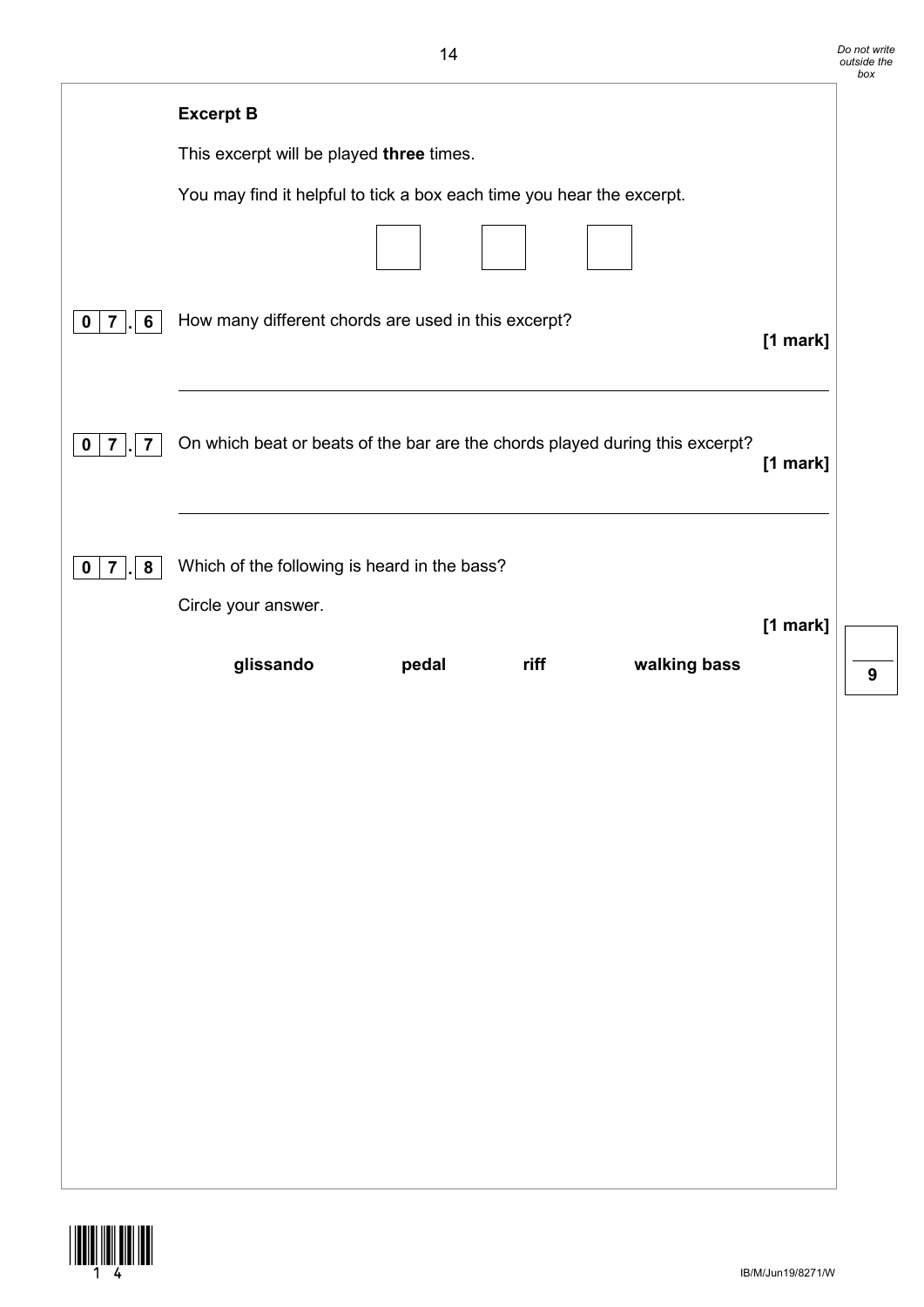



IB/M/Jun19/8271/W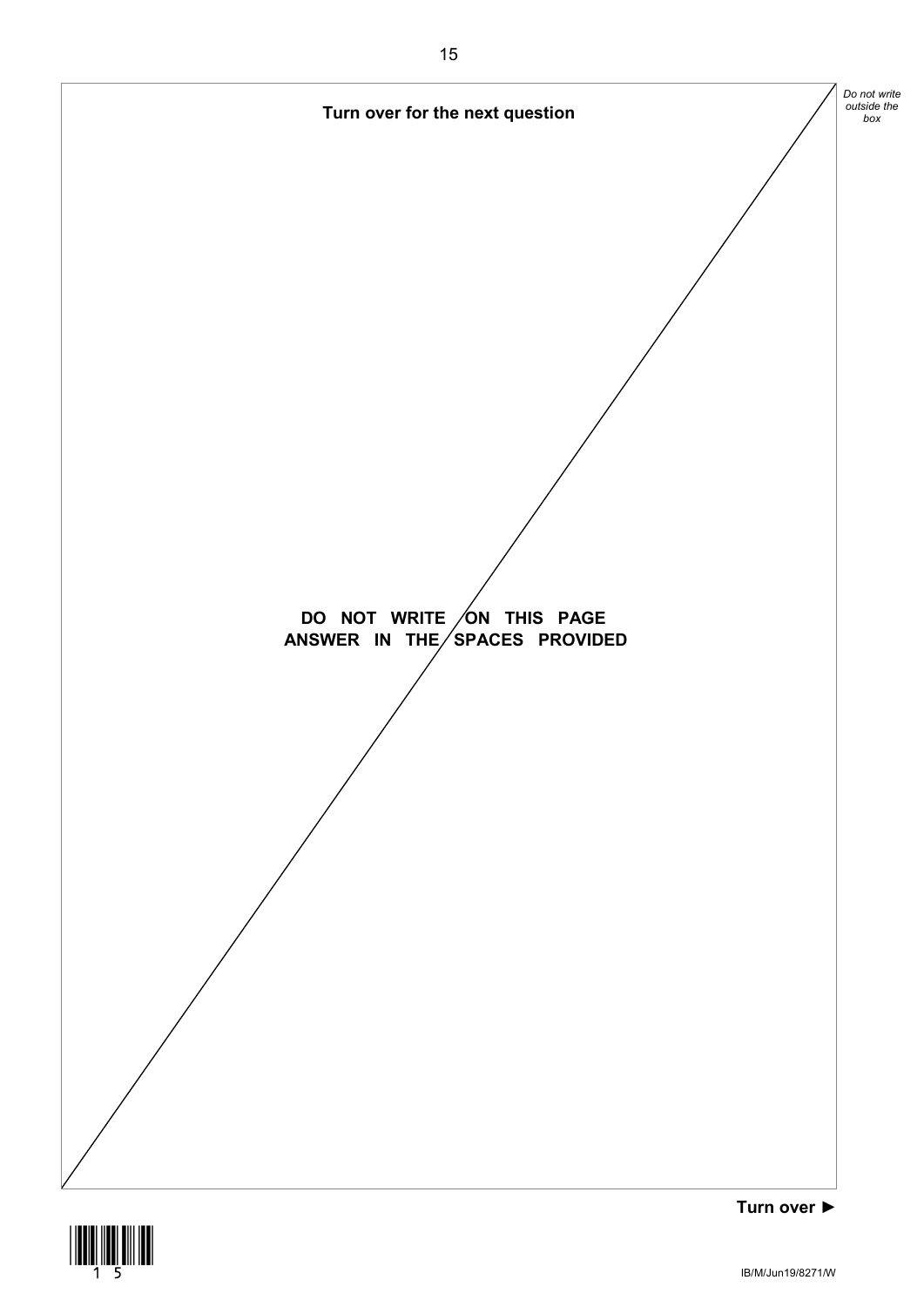| Area of study 4: Western Classical Tradition since 1910                                                                       |
|-------------------------------------------------------------------------------------------------------------------------------|
| This excerpt will be played four times.                                                                                       |
| You may find it helpful to tick a box each time you hear the excerpt.                                                         |
|                                                                                                                               |
|                                                                                                                               |
| Name the instrument playing the broken chords during the introduction to this excerpt.<br>$[1$ mark]                          |
|                                                                                                                               |
|                                                                                                                               |
| The melody of this excerpt is given below.                                                                                    |
| The first phrase has been marked.                                                                                             |
| Add in three more phrase marks.<br>[3 marks]                                                                                  |
|                                                                                                                               |
| Bar of score Scottish Dances III by Sir Malcolm Arnold cannot be reproduced here due to<br>third-party copyright restrictions |
|                                                                                                                               |
|                                                                                                                               |
|                                                                                                                               |
|                                                                                                                               |
|                                                                                                                               |
|                                                                                                                               |
|                                                                                                                               |
|                                                                                                                               |
|                                                                                                                               |
|                                                                                                                               |
| Which one of the following best matches the tempo of this excerpt?                                                            |
| Circle your answer.<br>[1 mark]                                                                                               |
| Allegretto<br><b>Allegro</b><br><b>Vivace</b><br>Largo                                                                        |
|                                                                                                                               |
|                                                                                                                               |

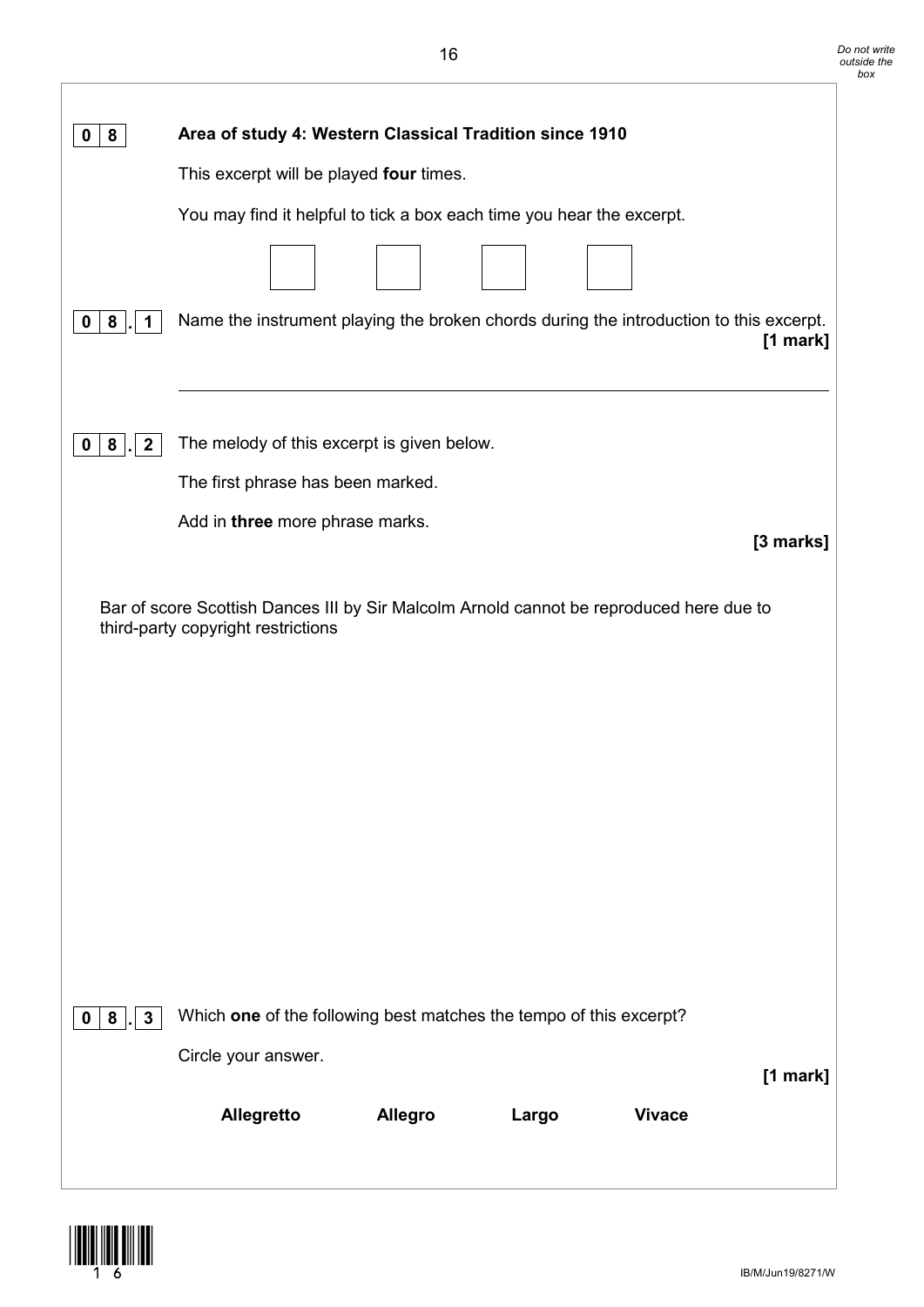| $0 \mid 8$<br>4            | What happens to the dynamics in bar 9?<br>[1 mark]                                                                                                                                                                       | Do not write<br>outside the<br>box |
|----------------------------|--------------------------------------------------------------------------------------------------------------------------------------------------------------------------------------------------------------------------|------------------------------------|
| 0   8<br>5 <sub>5</sub>    | Identify two features of harmony and / or use of instrumentation used in this<br>excerpt typical of British music since 1910.<br>[2 marks]<br>$\mathbf 1$<br><u> 1989 - Johann Barn, mars and de Brasilian (b. 1989)</u> |                                    |
|                            | $\mathbf 2$<br><u> 1989 - Johann Stoff, deutscher Stoffen und der Stoffen und der Stoffen und der Stoffen und der Stoffen und de</u>                                                                                     | 8                                  |
|                            | <b>Turn over for Section B</b>                                                                                                                                                                                           |                                    |
|                            |                                                                                                                                                                                                                          |                                    |
|                            |                                                                                                                                                                                                                          |                                    |
|                            |                                                                                                                                                                                                                          |                                    |
|                            |                                                                                                                                                                                                                          |                                    |
|                            |                                                                                                                                                                                                                          |                                    |
|                            |                                                                                                                                                                                                                          |                                    |
|                            |                                                                                                                                                                                                                          |                                    |
|                            |                                                                                                                                                                                                                          |                                    |
| <b>THEFTH HEILIER HEIL</b> | Turn over ▶                                                                                                                                                                                                              |                                    |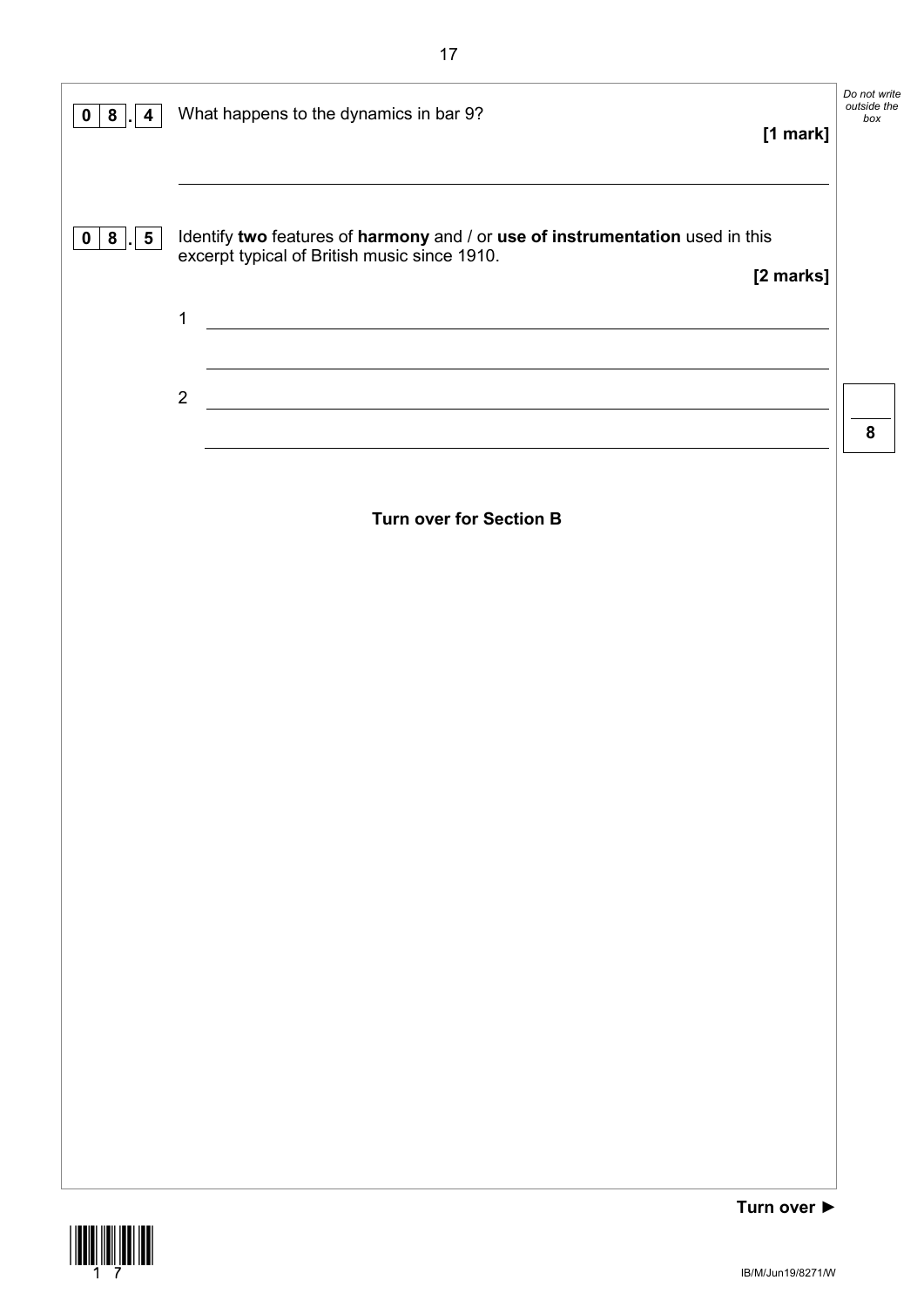|                                   | <b>Section B: Contextual Understanding</b>                                                                                      |
|-----------------------------------|---------------------------------------------------------------------------------------------------------------------------------|
|                                   | Answer question 09.                                                                                                             |
|                                   | Answer one question from questions 10-12.                                                                                       |
| $\mathbf 0$<br>9                  | Area of study 1: Western Classical Tradition 1650-1910                                                                          |
|                                   | Haydn: Symphony No. 101 in D major, Clock, movt. 2.                                                                             |
| 9                                 | Identify two ways in which the woodwind instruments are used in the section up to the<br>first change of key.<br>[2 marks]      |
|                                   | 1<br><u> 1989 - Johann Stein, mars an de Francisco Barbara (</u>                                                                |
|                                   | $2 \overline{ }$                                                                                                                |
| 9<br>$\mathbf{2}$<br>0            | About two-thirds of the way through this movement, there is a one-bar silence.                                                  |
|                                   | Identify two reasons why the use of the key of E flat major after this empty bar can be<br>regarded as unexpected.<br>[2 marks] |
|                                   | 1                                                                                                                               |
|                                   | $\overline{2}$<br><u> 1980 - Jan Samuel Barbara, margaret eta idazlearia (h. 1980).</u>                                         |
| $0 \mid 9 \mid$ .<br>$\mathbf{3}$ | Identify two different ways in which the 'ticking' motif (rising and falling thirds) is<br>orchestrated.<br>[2 marks]           |
|                                   | 1<br><u> 1989 - Johann Barbara, martxa amerikan bashkar (</u>                                                                   |
|                                   | $\overline{2}$<br><u> 1989 - Johann Stein, fransk politik (f. 1989)</u>                                                         |
|                                   |                                                                                                                                 |

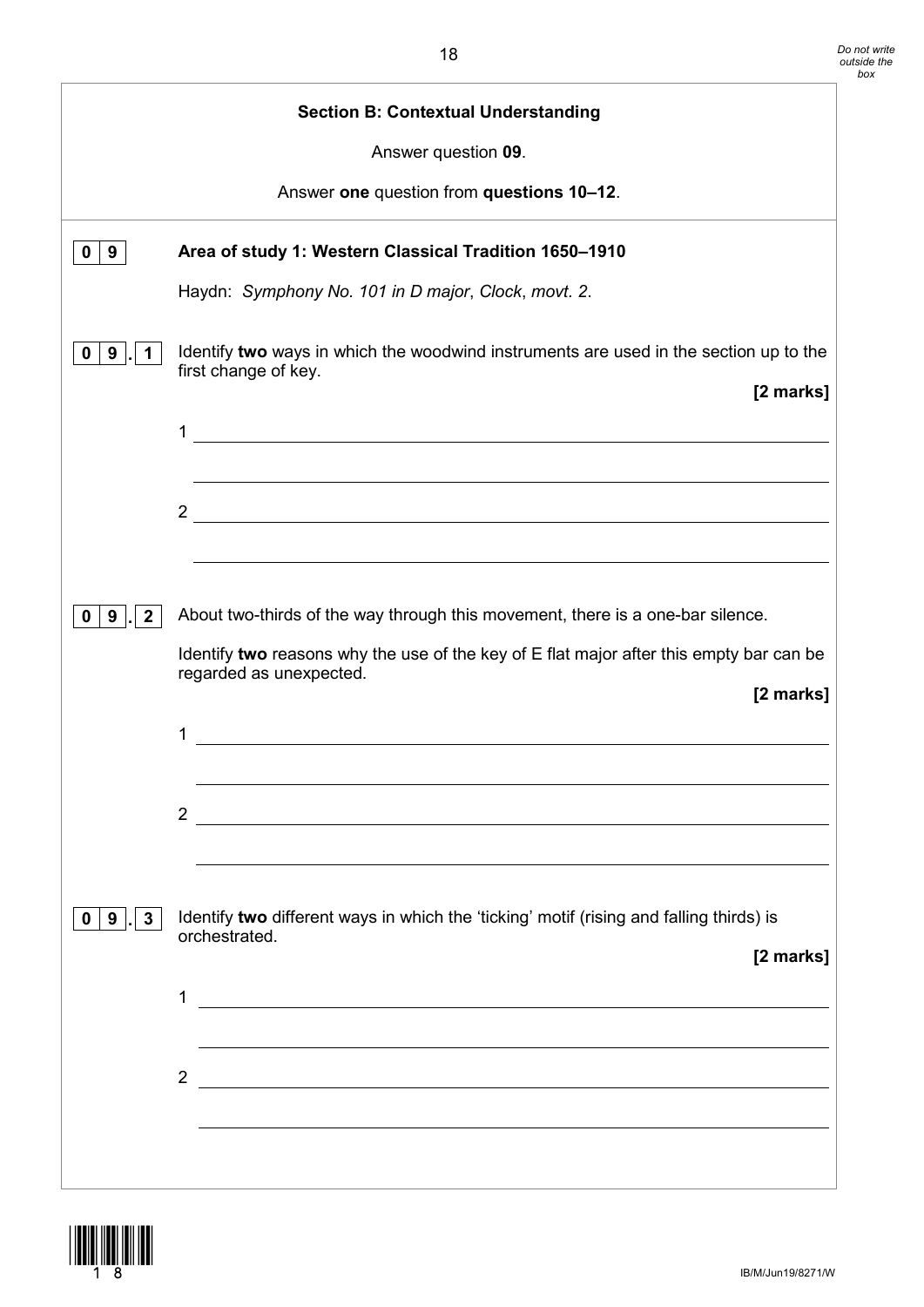| $\mathbf 0$<br>9<br>4 | Explain how Haydn has used timbre, dynamics, rhythm and / or form in this second<br>movement. | Do not write<br>outside the<br>box |
|-----------------------|-----------------------------------------------------------------------------------------------|------------------------------------|
|                       | [8 marks]                                                                                     |                                    |
|                       |                                                                                               |                                    |
|                       |                                                                                               |                                    |
|                       |                                                                                               |                                    |
|                       |                                                                                               |                                    |
|                       |                                                                                               |                                    |
|                       |                                                                                               |                                    |
|                       |                                                                                               |                                    |
|                       |                                                                                               |                                    |
|                       |                                                                                               |                                    |
|                       |                                                                                               |                                    |
|                       |                                                                                               |                                    |
|                       |                                                                                               |                                    |
|                       |                                                                                               |                                    |
|                       |                                                                                               |                                    |
|                       |                                                                                               |                                    |
|                       |                                                                                               |                                    |
|                       |                                                                                               |                                    |
|                       | Extra space <u>extra space</u>                                                                |                                    |
|                       |                                                                                               |                                    |
|                       |                                                                                               |                                    |
|                       |                                                                                               |                                    |
|                       |                                                                                               |                                    |
|                       |                                                                                               |                                    |
|                       |                                                                                               |                                    |
|                       |                                                                                               |                                    |
|                       |                                                                                               |                                    |
|                       |                                                                                               | 14                                 |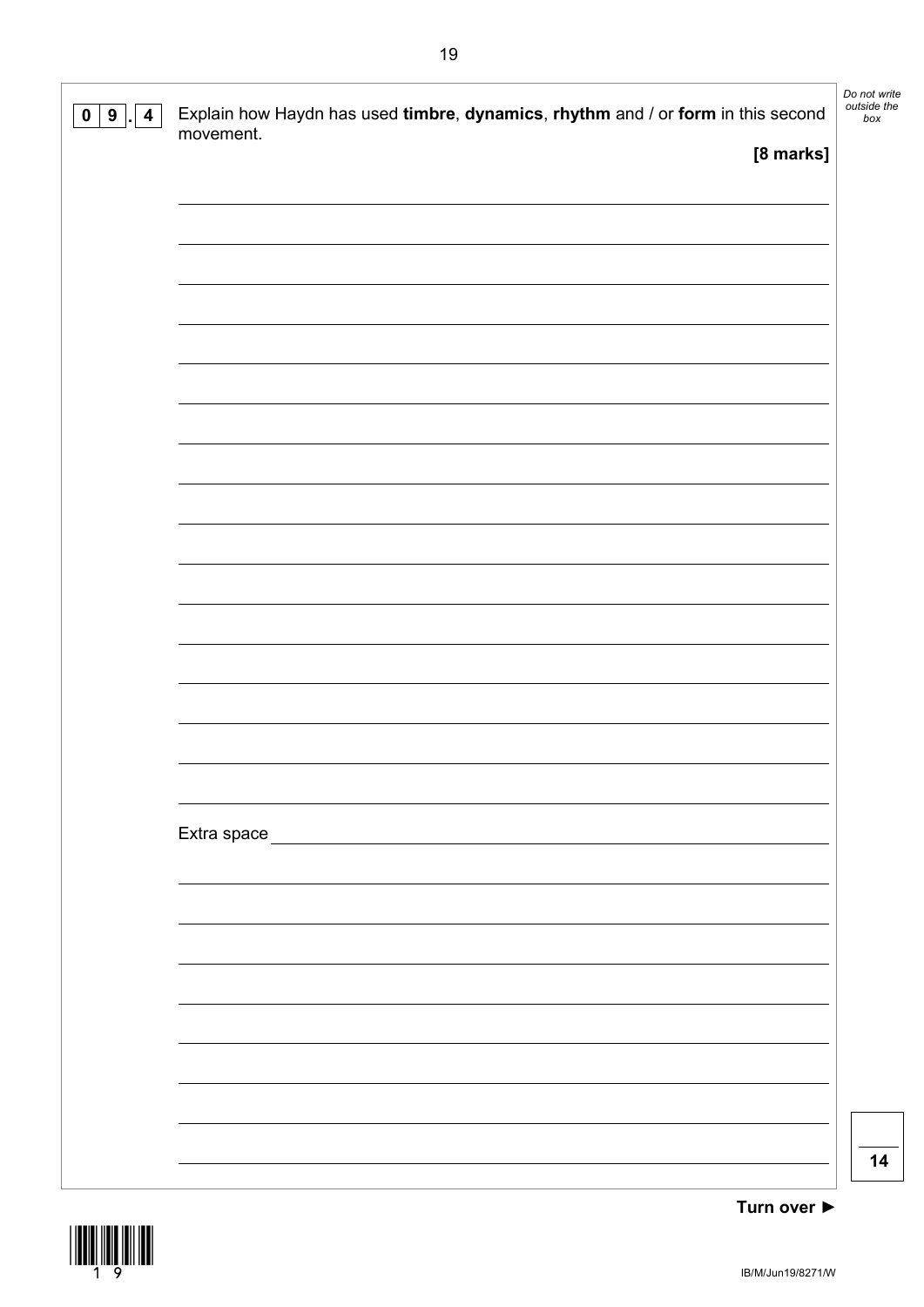|                             | Answer one question from Questions 10-12.                                                                                                                                                               |
|-----------------------------|---------------------------------------------------------------------------------------------------------------------------------------------------------------------------------------------------------|
| $\mathbf 0$                 | Area of study 2: Popular Music                                                                                                                                                                          |
|                             | The Beatles: Lucy in the Sky with Diamonds, With a Little Help from my Friends,<br>Within You, Without You.                                                                                             |
| 0                           | Identify two rhythmic features of the instrumental section in Within You, Without You.<br>[2 marks]                                                                                                     |
|                             | <u> 1989 - Johann Stoff, amerikansk politiker (d. 1989)</u><br>2 $\overline{\phantom{a}}$                                                                                                               |
| $\mathbf{2}$<br>$\mathbf 0$ | Identify two recording techniques used in Within You, Without You.<br>[2 marks]                                                                                                                         |
|                             | $1$ $\overline{\phantom{a}}$<br><u> 1989 - Johann Stoff, amerikansk politiker (d. 1989)</u><br>$2 \overline{ }$                                                                                         |
| 1   0     3                 | In With a Little Help from my Friends, identify two features of the bridge section,<br>beginning "Do you need anybody?", which contrast with the musical ideas of the verse<br>and chorus.<br>[2 marks] |
|                             | $\frac{2}{\sqrt{2}}$                                                                                                                                                                                    |
|                             |                                                                                                                                                                                                         |

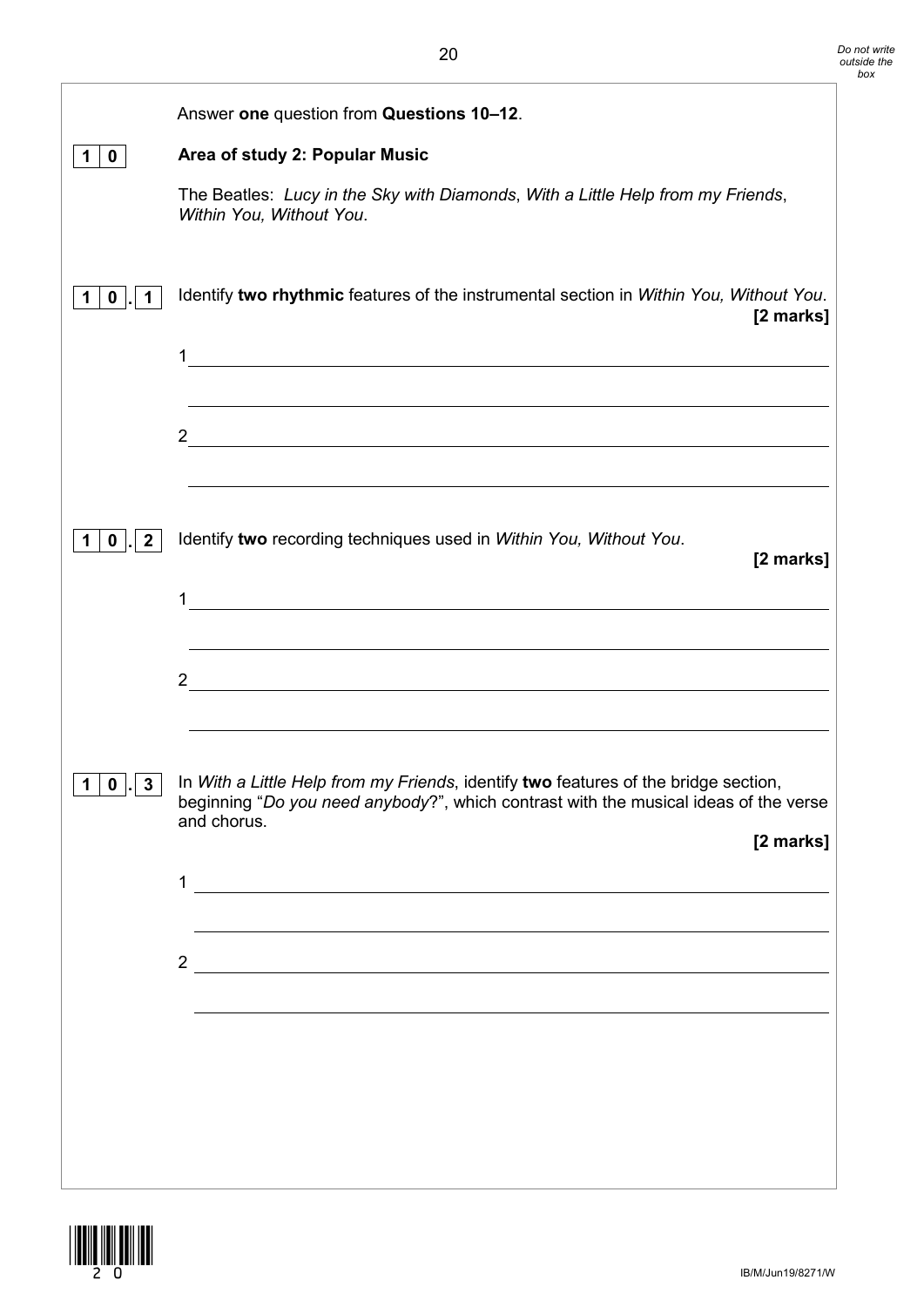| $\mathbf 1$<br>$\mathbf{0}$<br>4 | Explain how The Beatles used rhythm, metre, melody and / or timbre in Lucy in the Sky with Diamonds. | Do not write<br>outside the<br>box |
|----------------------------------|------------------------------------------------------------------------------------------------------|------------------------------------|
|                                  | [8 marks]                                                                                            |                                    |
|                                  |                                                                                                      |                                    |
|                                  |                                                                                                      |                                    |
|                                  |                                                                                                      |                                    |
|                                  |                                                                                                      |                                    |
|                                  |                                                                                                      |                                    |
|                                  |                                                                                                      |                                    |
|                                  |                                                                                                      |                                    |
|                                  |                                                                                                      |                                    |
|                                  |                                                                                                      |                                    |
|                                  |                                                                                                      |                                    |
|                                  |                                                                                                      |                                    |
|                                  |                                                                                                      |                                    |
|                                  |                                                                                                      |                                    |
|                                  |                                                                                                      |                                    |
|                                  |                                                                                                      |                                    |
|                                  |                                                                                                      |                                    |
|                                  |                                                                                                      |                                    |
|                                  |                                                                                                      |                                    |
|                                  |                                                                                                      |                                    |
|                                  | Extra space                                                                                          |                                    |
|                                  |                                                                                                      |                                    |
|                                  |                                                                                                      |                                    |
|                                  |                                                                                                      |                                    |
|                                  |                                                                                                      |                                    |
|                                  |                                                                                                      |                                    |
|                                  |                                                                                                      |                                    |
|                                  |                                                                                                      |                                    |
|                                  |                                                                                                      |                                    |
|                                  |                                                                                                      |                                    |
|                                  |                                                                                                      |                                    |
|                                  |                                                                                                      | 14                                 |
|                                  |                                                                                                      |                                    |

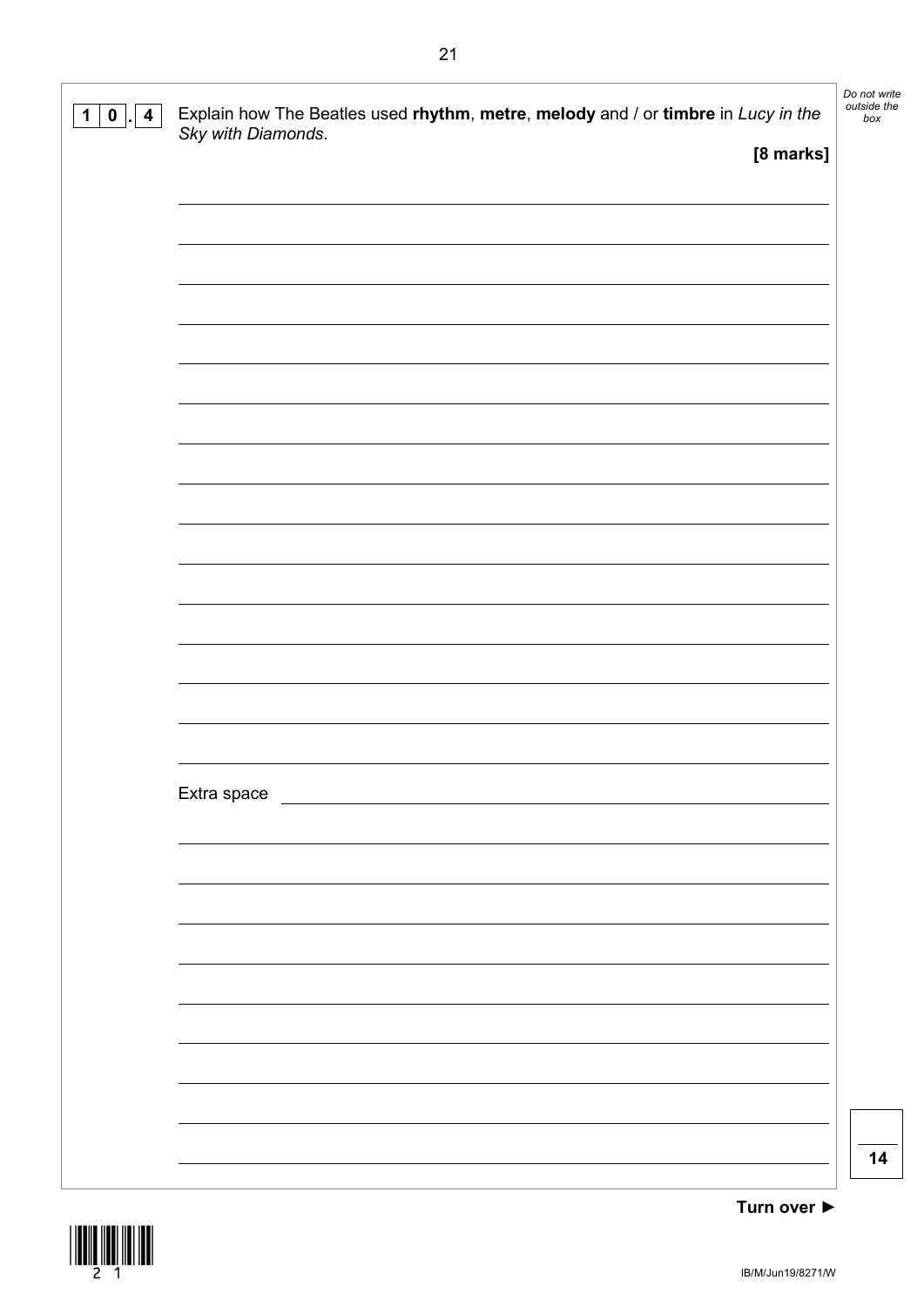| 1.                | Area of study 3: Traditional Music                                                                                          |           |
|-------------------|-----------------------------------------------------------------------------------------------------------------------------|-----------|
|                   | Santana: Smooth, Migra, Love of my Life.                                                                                    |           |
| 1.                | Identify two melodic features of Love of My Life.                                                                           | [2 marks] |
|                   |                                                                                                                             |           |
|                   |                                                                                                                             |           |
| $\mathbf{2}$<br>1 | <u> 1989 - Johann Stoff, amerikansk politiker (d. 1989)</u><br>Identify two features of Latin-American music used in Migra. | [2 marks] |
|                   | <u> 1989 - Johann Stoff, deutscher Stoffen und der Stoffen und der Stoffen und der Stoffen und der Stoffen und der</u><br>1 |           |
|                   | $2\overline{ }$<br>的,我们也不会有什么。""我们的人,我们也不会有什么?""我们的人,我们也不会有什么?""我们的人,我们也不会有什么?""我们的人,我们也不会有什么?""我们的                         |           |
| 3<br>1            | Identify two guitar effects used by Santana in Migra.                                                                       | [2 marks] |
|                   | 1                                                                                                                           |           |
|                   | $\overline{2}$                                                                                                              |           |
|                   |                                                                                                                             |           |
|                   |                                                                                                                             |           |
|                   |                                                                                                                             |           |
|                   |                                                                                                                             |           |
|                   |                                                                                                                             |           |
|                   |                                                                                                                             |           |
|                   |                                                                                                                             |           |
|                   |                                                                                                                             |           |

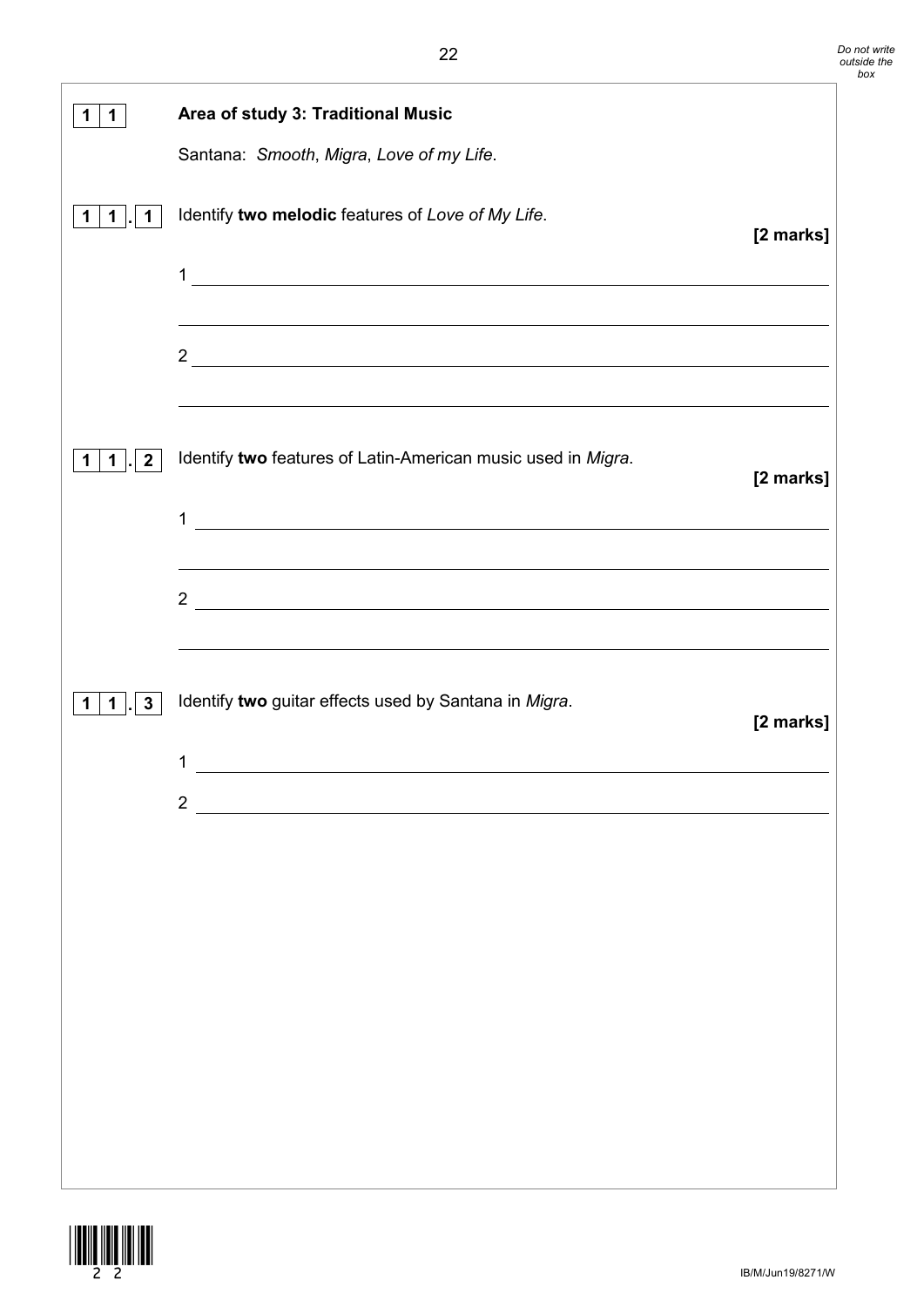| $\overline{\mathbf{4}}$<br>$\mathbf 1$<br>1 | Explain how Santana used rhythm, melody, timbre and / or structure in Smooth.<br>[8 marks] | Do not write<br>outside the<br>box |
|---------------------------------------------|--------------------------------------------------------------------------------------------|------------------------------------|
|                                             |                                                                                            |                                    |
|                                             |                                                                                            |                                    |
|                                             |                                                                                            |                                    |
|                                             |                                                                                            |                                    |
|                                             |                                                                                            |                                    |
|                                             |                                                                                            |                                    |
|                                             |                                                                                            |                                    |
|                                             |                                                                                            |                                    |
|                                             |                                                                                            |                                    |
|                                             |                                                                                            |                                    |
|                                             |                                                                                            |                                    |
|                                             |                                                                                            |                                    |
|                                             |                                                                                            |                                    |
|                                             |                                                                                            |                                    |
|                                             |                                                                                            |                                    |
|                                             |                                                                                            |                                    |
|                                             |                                                                                            |                                    |
|                                             | Extra space                                                                                |                                    |
|                                             |                                                                                            |                                    |
|                                             |                                                                                            |                                    |
|                                             |                                                                                            |                                    |
|                                             |                                                                                            |                                    |
|                                             |                                                                                            |                                    |
|                                             |                                                                                            |                                    |
|                                             |                                                                                            |                                    |
|                                             |                                                                                            |                                    |
|                                             |                                                                                            | 14                                 |
|                                             |                                                                                            |                                    |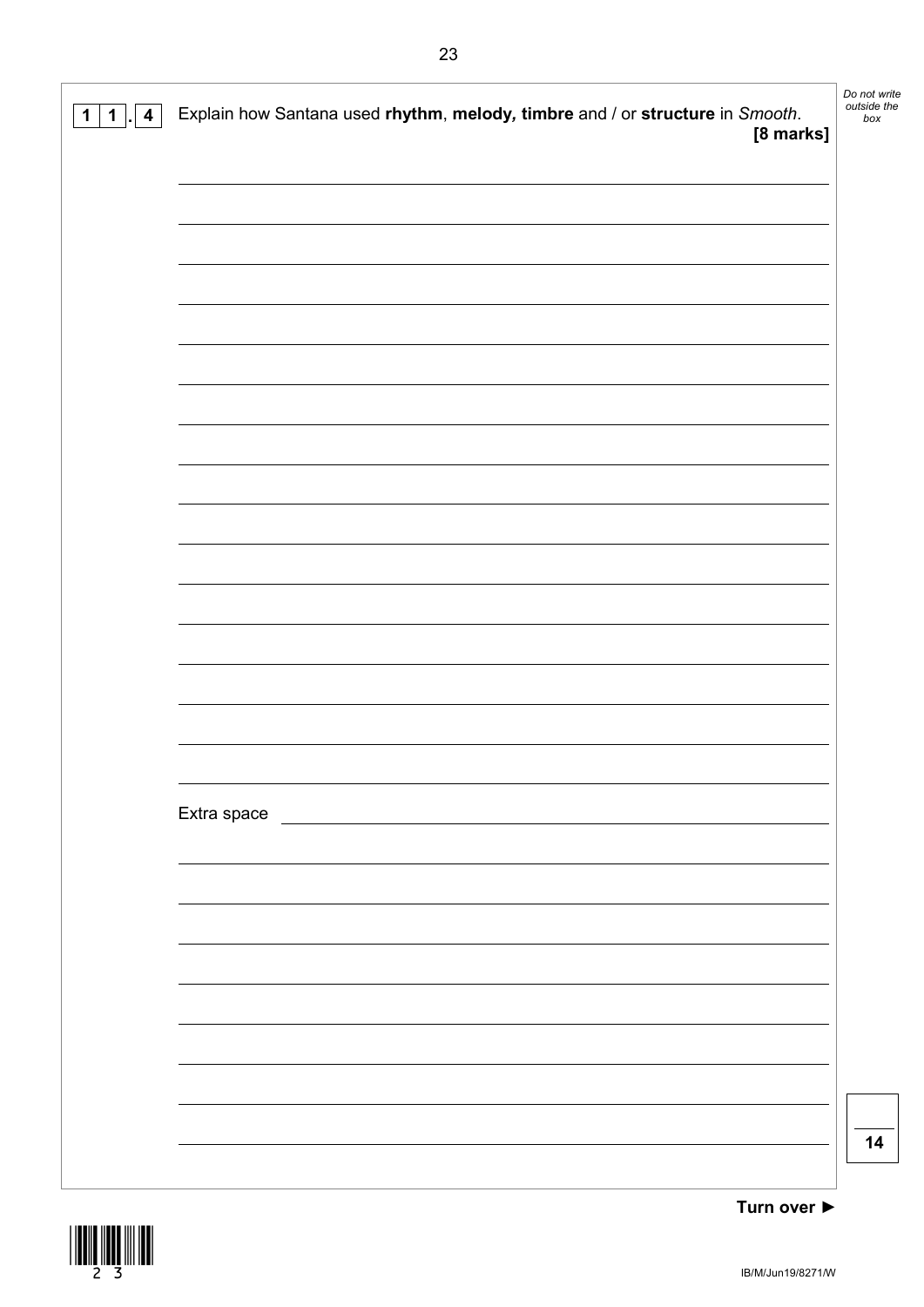| $\mathbf{2}$                 | Area of study 4: Western Classical Tradition since 1910                                                                              |
|------------------------------|--------------------------------------------------------------------------------------------------------------------------------------|
|                              | Copland: Saturday Night Waltz, Hoedown from Rodeo.                                                                                   |
| $\mathbf{2}$<br>1<br>1       | Identify the two different key signatures used by the strings in Saturday Night Waltz.<br>[2 marks]                                  |
|                              | 1<br><u> 1989 - Johann Stoff, deutscher Stoffen und der Stoffen und der Stoffen und der Stoffen und der Stoffen und de</u>           |
|                              | $2 \overline{ }$                                                                                                                     |
| $\mathbf{2}$<br>$\mathbf{2}$ | The second main melody in Hoedown is played first by the trumpets.<br>Identify two ways in which it is accompanied.                  |
|                              | [2 marks]                                                                                                                            |
|                              | 1                                                                                                                                    |
|                              |                                                                                                                                      |
|                              | <u> 1989 - Johann Stoff, deutscher Stoffen und der Stoffen und der Stoffen und der Stoffen und der Stoffen und de</u><br>$2^{\circ}$ |
|                              |                                                                                                                                      |
| $\mathbf{2}$<br>3            | Part way through Hoedown, there is a short silence for the whole orchestra.                                                          |
|                              | Identify two ways in which the music that follows this gives the effect of the dancers<br>tiring and coming to rest.                 |
|                              | [2 marks]                                                                                                                            |
|                              | 1                                                                                                                                    |
|                              |                                                                                                                                      |
|                              | 2 and $\overline{\phantom{a}1}$                                                                                                      |
|                              |                                                                                                                                      |
|                              |                                                                                                                                      |
|                              |                                                                                                                                      |
|                              |                                                                                                                                      |
|                              |                                                                                                                                      |
|                              |                                                                                                                                      |
|                              |                                                                                                                                      |

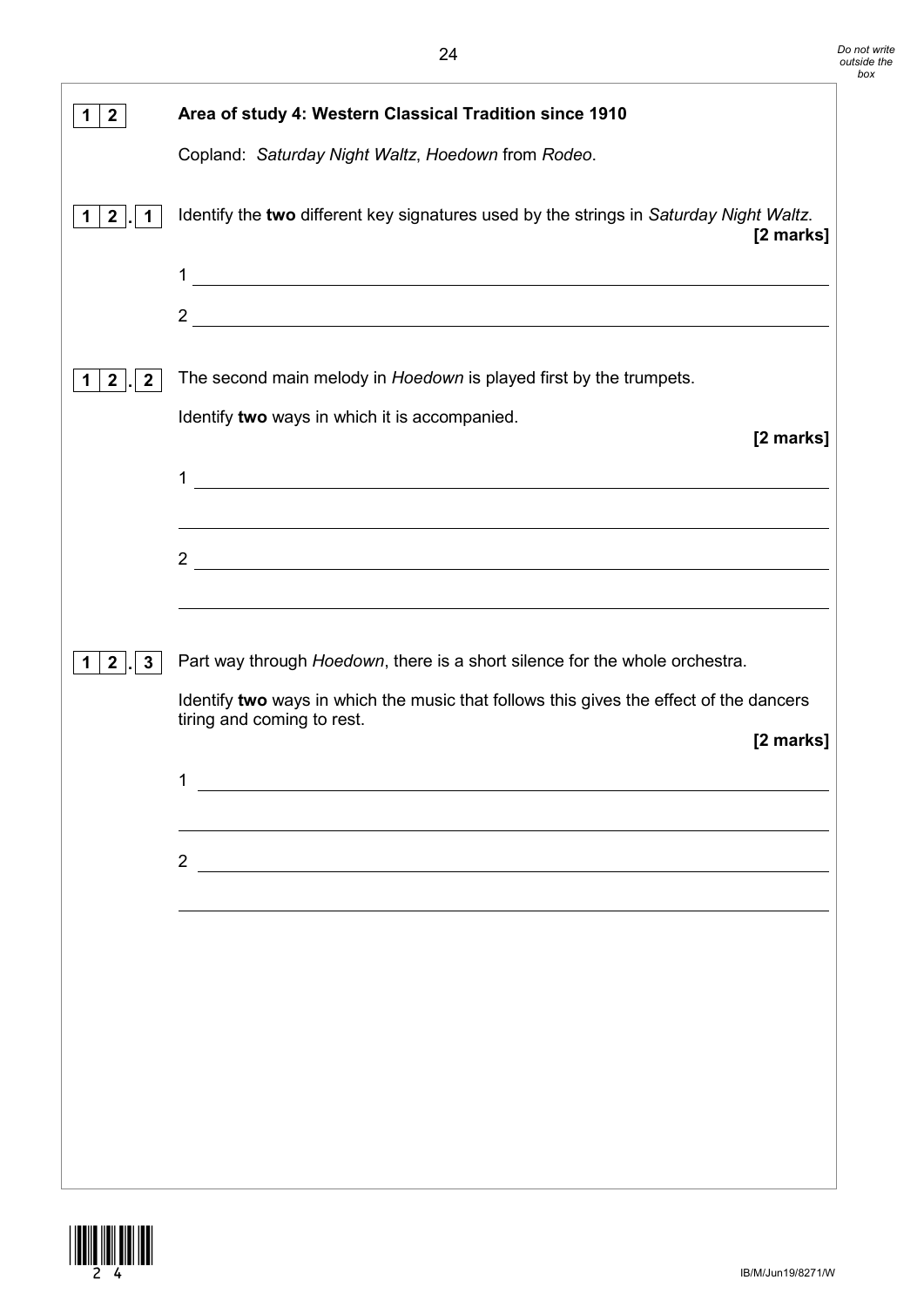| $\mathbf{2}$<br>$\overline{\mathbf{4}}$<br>1. | Explain how Copland used articulation, rhythm, metre and / or timbre in Saturday<br>Night Waltz. | Do not write<br>outside the<br>box |
|-----------------------------------------------|--------------------------------------------------------------------------------------------------|------------------------------------|
|                                               | [8 marks]                                                                                        |                                    |
|                                               |                                                                                                  |                                    |
|                                               |                                                                                                  |                                    |
|                                               |                                                                                                  |                                    |
|                                               |                                                                                                  |                                    |
|                                               |                                                                                                  |                                    |
|                                               |                                                                                                  |                                    |
|                                               |                                                                                                  |                                    |
|                                               |                                                                                                  |                                    |
|                                               |                                                                                                  |                                    |
|                                               |                                                                                                  |                                    |
|                                               |                                                                                                  |                                    |
|                                               |                                                                                                  |                                    |
|                                               |                                                                                                  |                                    |
|                                               |                                                                                                  |                                    |
|                                               |                                                                                                  |                                    |
|                                               |                                                                                                  |                                    |
|                                               |                                                                                                  |                                    |
|                                               |                                                                                                  |                                    |
|                                               |                                                                                                  |                                    |
|                                               |                                                                                                  |                                    |
|                                               |                                                                                                  |                                    |
|                                               |                                                                                                  |                                    |
|                                               |                                                                                                  |                                    |
|                                               |                                                                                                  |                                    |
|                                               |                                                                                                  | 14                                 |
|                                               | <b>END OF QUESTIONS</b>                                                                          |                                    |

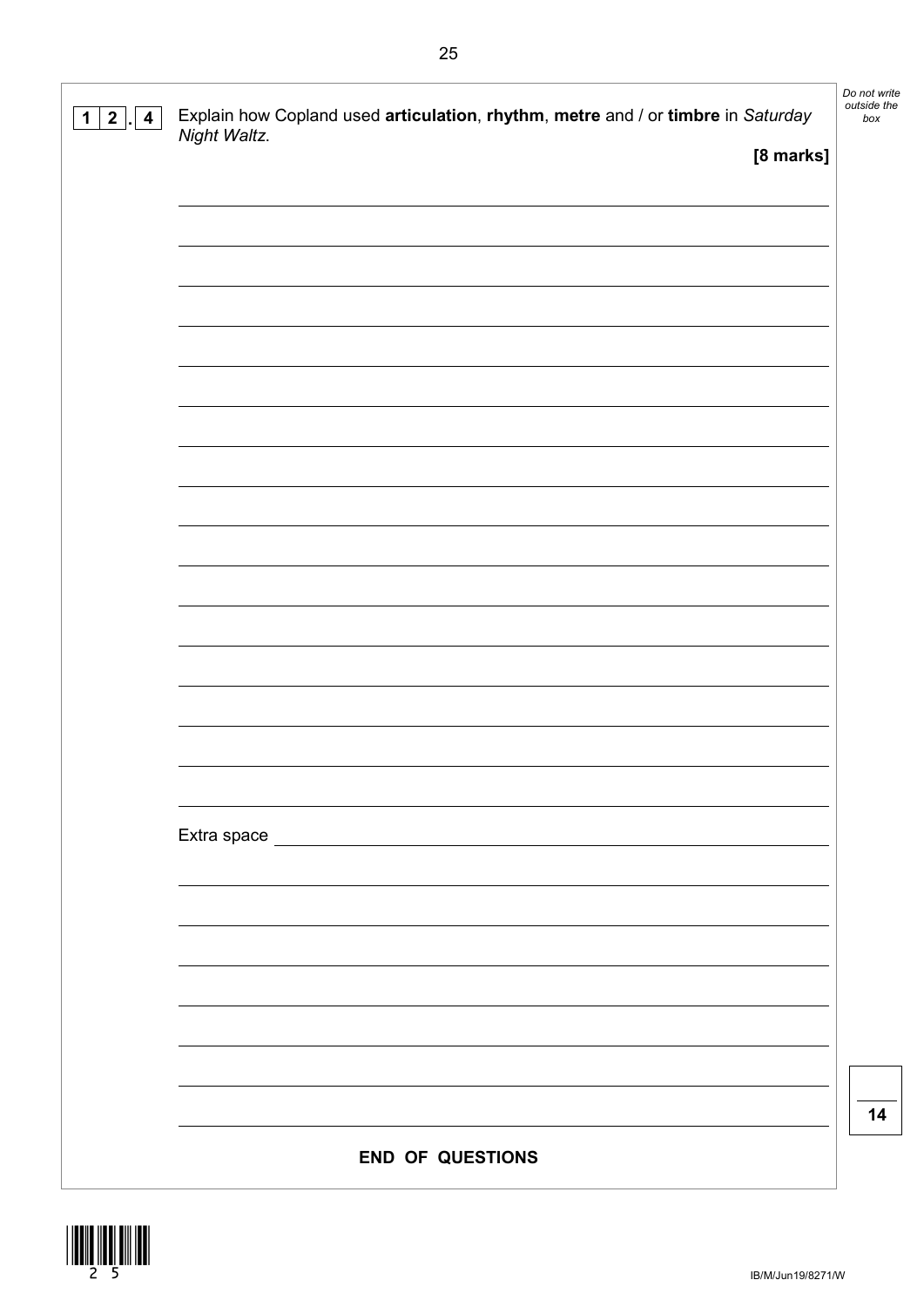

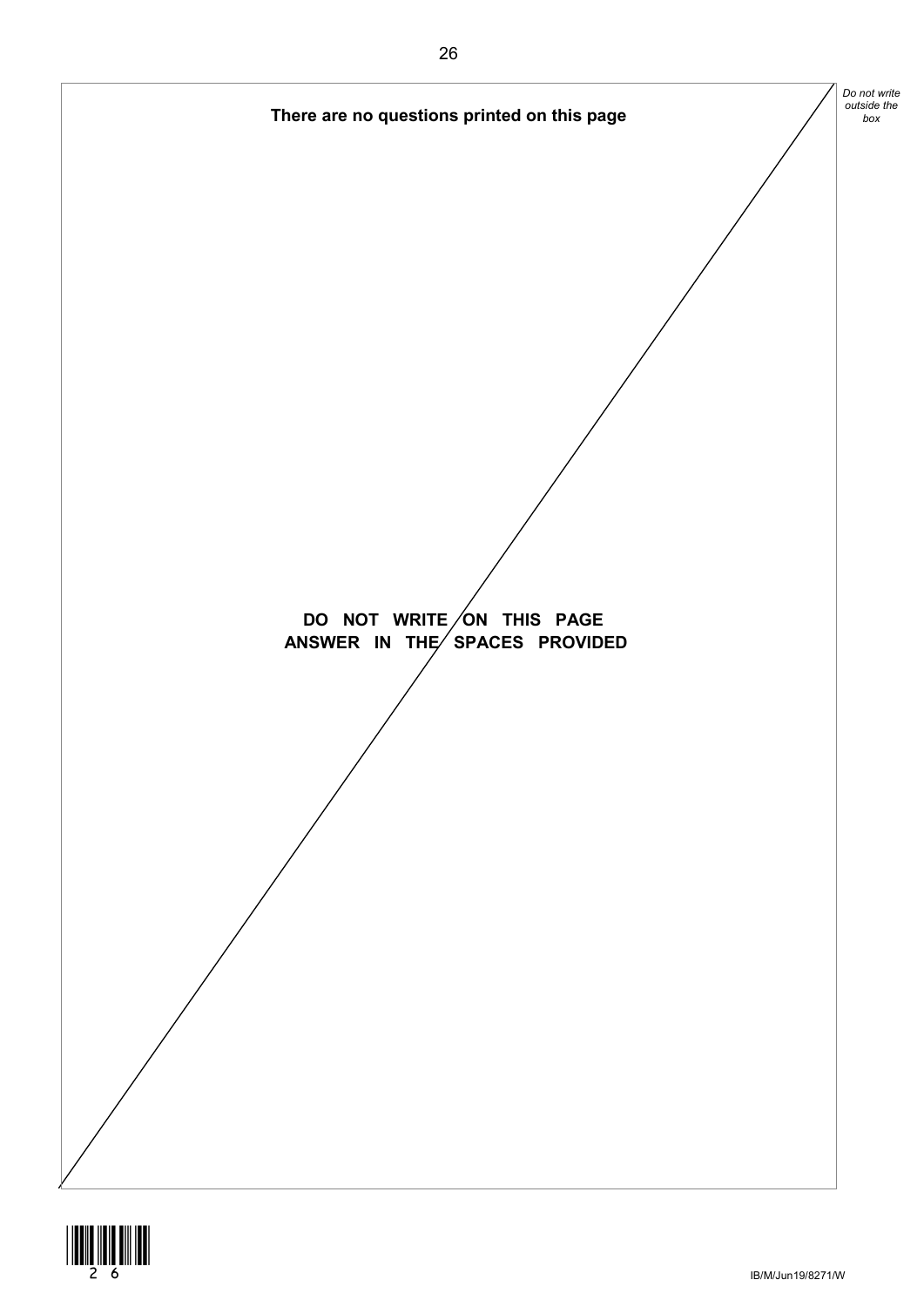